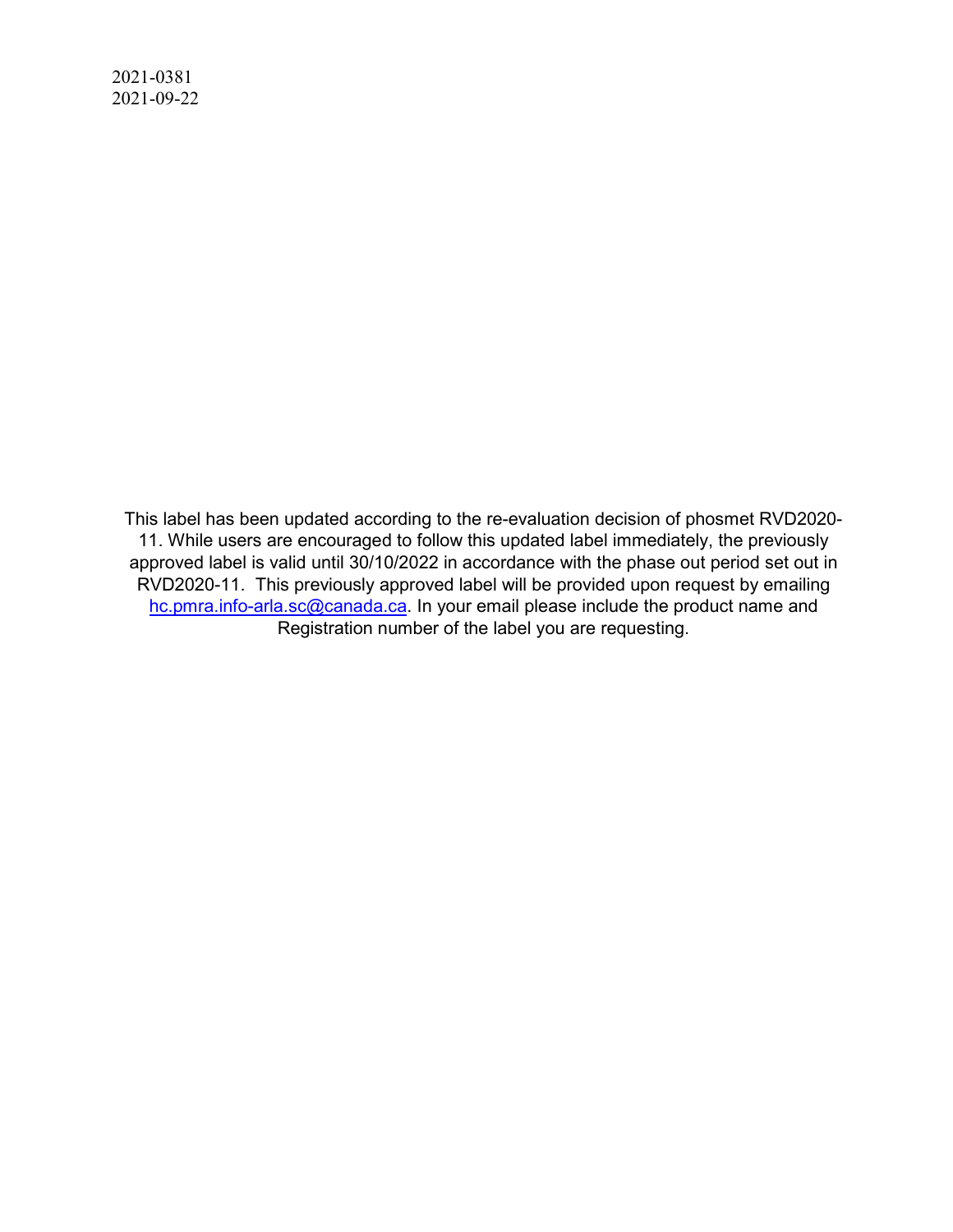# **IMIDAN® WP INSECTICIDE**

Agricultural Insecticide

WETTABLE POWDER IN WATER SOLUBLE SACHETS



KEEP OUT OF REACH OF **CHILDREN**<br>READ THE LABEL AND **REACH OF CHILDREN** 

**BROCHURE BEFORE USING** 

**ACTIVE INGREDIENT: Phosmet 70% 70%**  70%

**REGISTRATION No. 29064 PEST CONTROL PRODUCTS ACT** 

**Net Contents: 0.453 kg** 

## **WARNING: Any boron and free chlorine in the sprayer will cause incomplete dissolution of water soluble film.**

# **Cancellation Date for Cancelled Use with an Extended Phase-Out Period**

| Crop                                      | <b>Last Date of Use</b> |
|-------------------------------------------|-------------------------|
| Outdoor ornamentals grown for cut flowers | $\vert$ 30 October 2024 |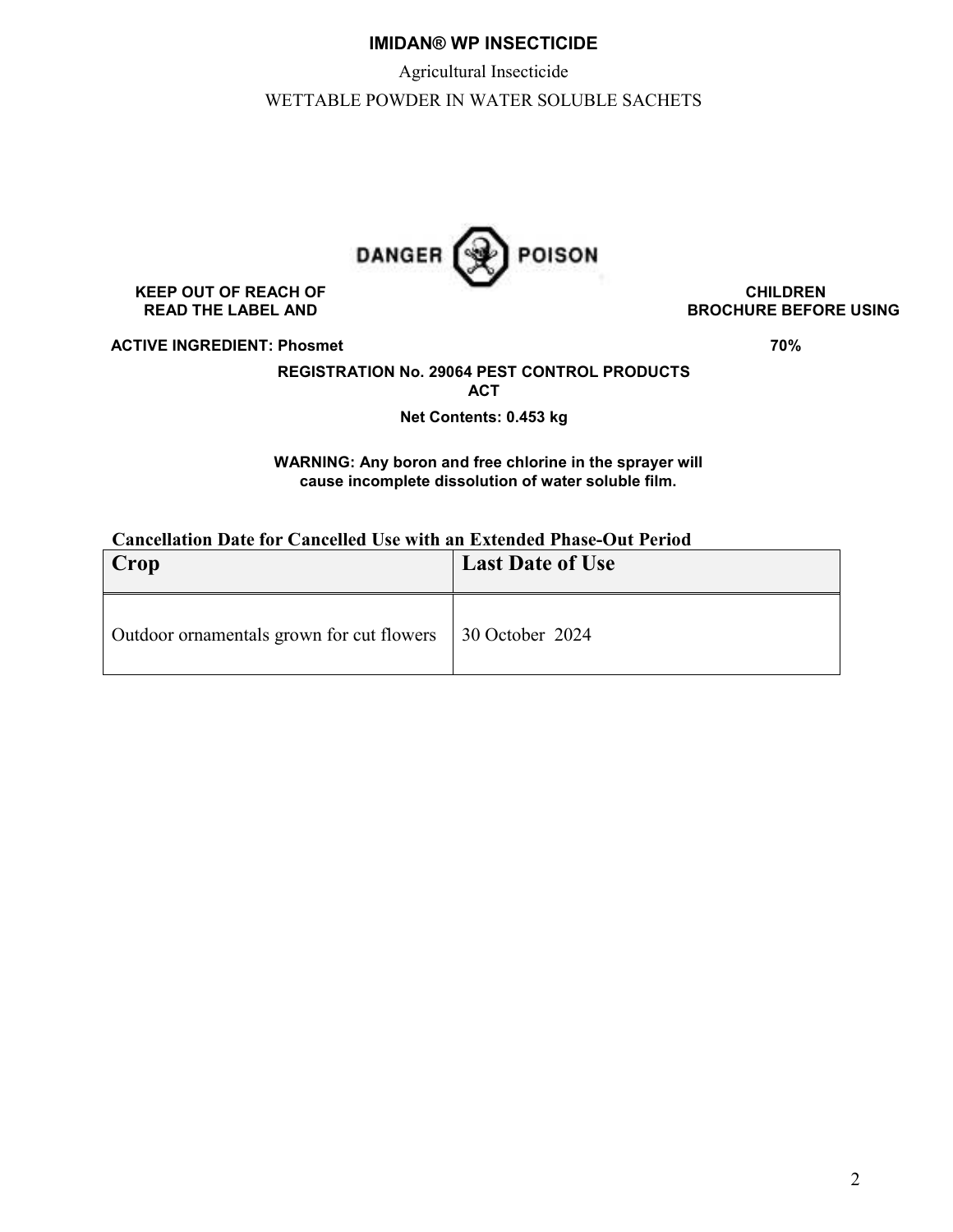GROUP 15 INSECTICIDE

**IMIDAN® WP INSECTICIDE** 

AGRICULTURAL INSECTICIDE

WETTABLE POWDER IN WATER SOLUBLE SACHETS

# **DANGER POISON**

EYE AND SKIN IRRITANT READ THE LABEL AND ATTACHED BROCHURE BEFORE USING KEEP OUT OF REACH OF CHILDREN

# **DO NOT REMOVE SACHETS FROM BAG UNTIL NEEDED FOR APPLICATION**

KEEP SACHET DRY AND DO NOT ALLOW SACHET TO CONTACT ANY MOIST SURFACE PRIOR TO ADDING TO SPRAY TANK

# **DO NOT SELL WATER SOLUBLE SACHETS SEPARATELY.**

# **KEEP WATER SOLUBLE SACHETS IN THE PROTECTIVE CONTAINER AND STORE IN A COOL, DRY PLACE**

ACTIVE INGREDIENT: Phosmet 70%

# REGISTRATION NO. 29064

# PEST CONTROL PRODUCTS ACT

# **Cancellation Date for Cancelled Use with an Extended Phase-Out Period**

| Crop                                                        | <b>Last Date of Use</b> |
|-------------------------------------------------------------|-------------------------|
| Outdoor ornamentals grown for cut flowers   30 October 2024 |                         |

Net Contents 2.265 kg (5 x 0.453 kg water-soluble sachets)



Gowan Company LLC. P.O. Box 5569 Yuma, Arizona 85366-5569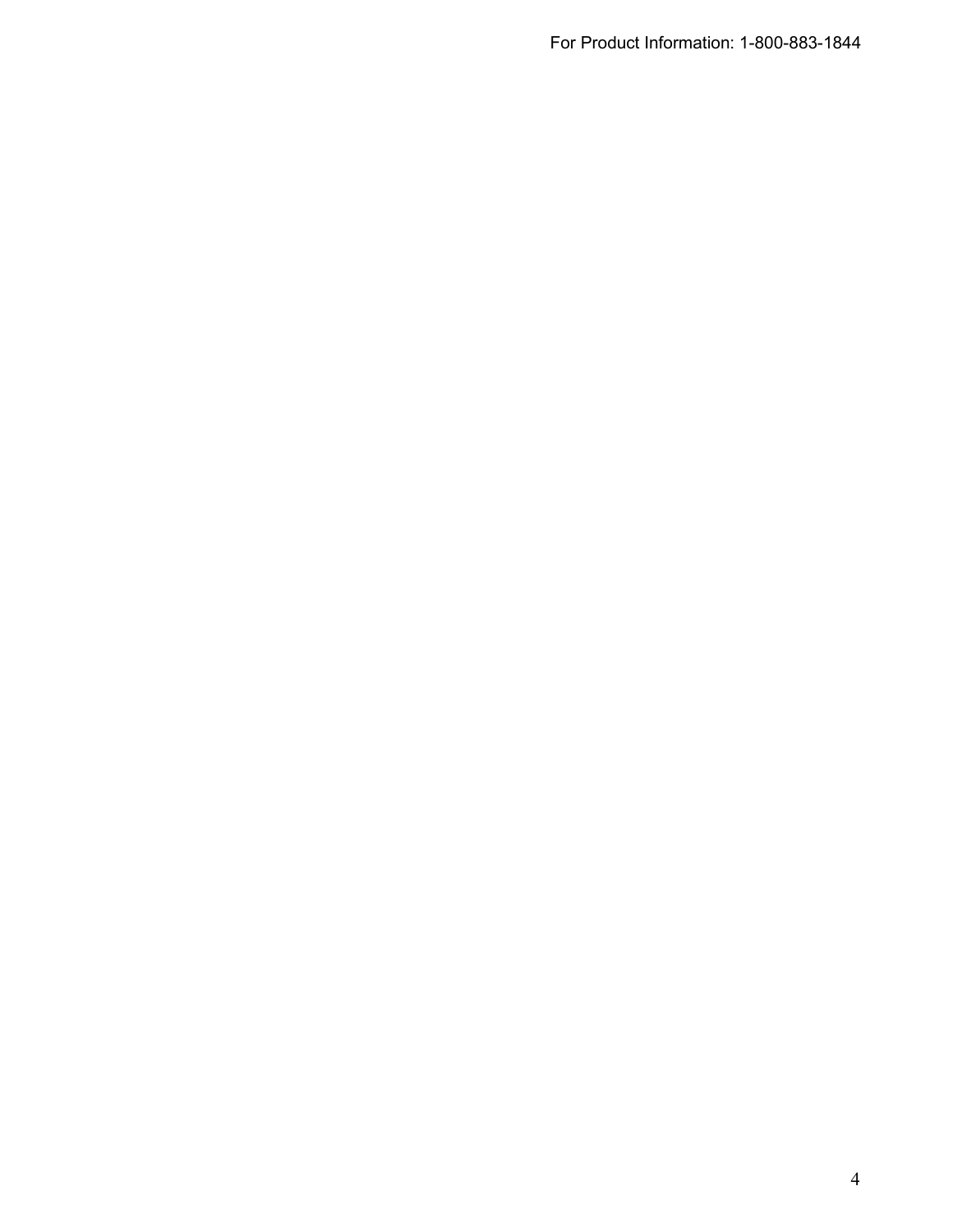## **PRECAUTIONS**

#### **HUMAN HEALTH PRECAUTIONS**

**Mixing, loading, clean-up and repair**: Workers must wear chemical-resistant coveralls over a long-sleeved shirt, long pants, chemical-resistant gloves, socks and chemical-resistant footwear during mixing, loading, clean-up and repair.

**Groundboom**: Workers must wear coveralls over a long-sleeved shirt, long pants, socks and chemicalresistant footwear during application. Chemical-resistant gloves are not required to be worn during application but are required for clean-up, calibration and repair.

If handling more than 200kg of Imidan WP per person per day, also use a closed cab that provides both a physical barrier and respiratory protection (i.e dust/mist filtering and/or vapour/gas purification system). The closed cab must have a chemical-resistant barrier that totally surrounds the occupant and prevents contact with pesticides outside the cab. A respirator with a NIOSH-approved organic-vapour-removing cartridge with a prefilter approved for pesticides, or a NIOSH-approved canister approved for pesticides and chemicalresistant gloves are not required to be worn inside the closed cab, but have them ready for leaving the cab during calibration, repair or cleaning of equipment.

**Airblast:** Workers must wear chemical-resistant coveralls over long-sleeved shirt, long pants, chemicalresistant gloves, socks and chemically-resistant footwear during application. Wear chemical-resistant headgear during open cab airblast application. Chemical-resistant headgear includes Sou'Wester hat, chemical-resistant rain hat or large brimmed waterproof hat and hood with sufficient neck protection. In addition, wear a respirator with a NIOSH-approved organic-vapour-removing cartridge with a prefilter approved for pesticides, or a NIOSH-approved canister approved for pesticides.

**Backpack and manually pressurized handwand:** Workers must wear a long-sleeved shirt, long pants, chemical-resistant gloves, socks, and shoes during application.

**Mechanically Pressurized Handgun:** Workers must wear chemical-resistant coveralls with a chemicalresistant hood over long-sleeved shirt, long pants, chemical-resistant gloves, socks, chemical-resistant footwear and a respirator with a NIOSH-approved organic-vapour-removing cartridge with a prefilter approved for pesticides OR a NOSH-approved canister approved for pesticides.

When applying using mechanically pressurized handgun, DO NOT handle more than 4kg of Imidan WP per person per day. These restrictions are in place to minimize exposure to individual applicators. Application may need to be performed over multiple days or using multiple applicators.

For handheld application when applying above waist height, including overhead, chemical-resistant headgear must be worn. Chemical-resistant headgear includes Sou'Wester hat, chemical-resistant rain hat or large brimmed waterproof hat and hood with sufficient neck protection.

**DO NOT** apply by air

**DO NOT** apply using handheld mistblower/airblast.

**DO NOT** apply in residential areas. Residential areas are defined as any use site where bystanders including children could be exposed during or after application. This includes in and around homes, schools, public buildings or any other areas where the general public including children could be exposed.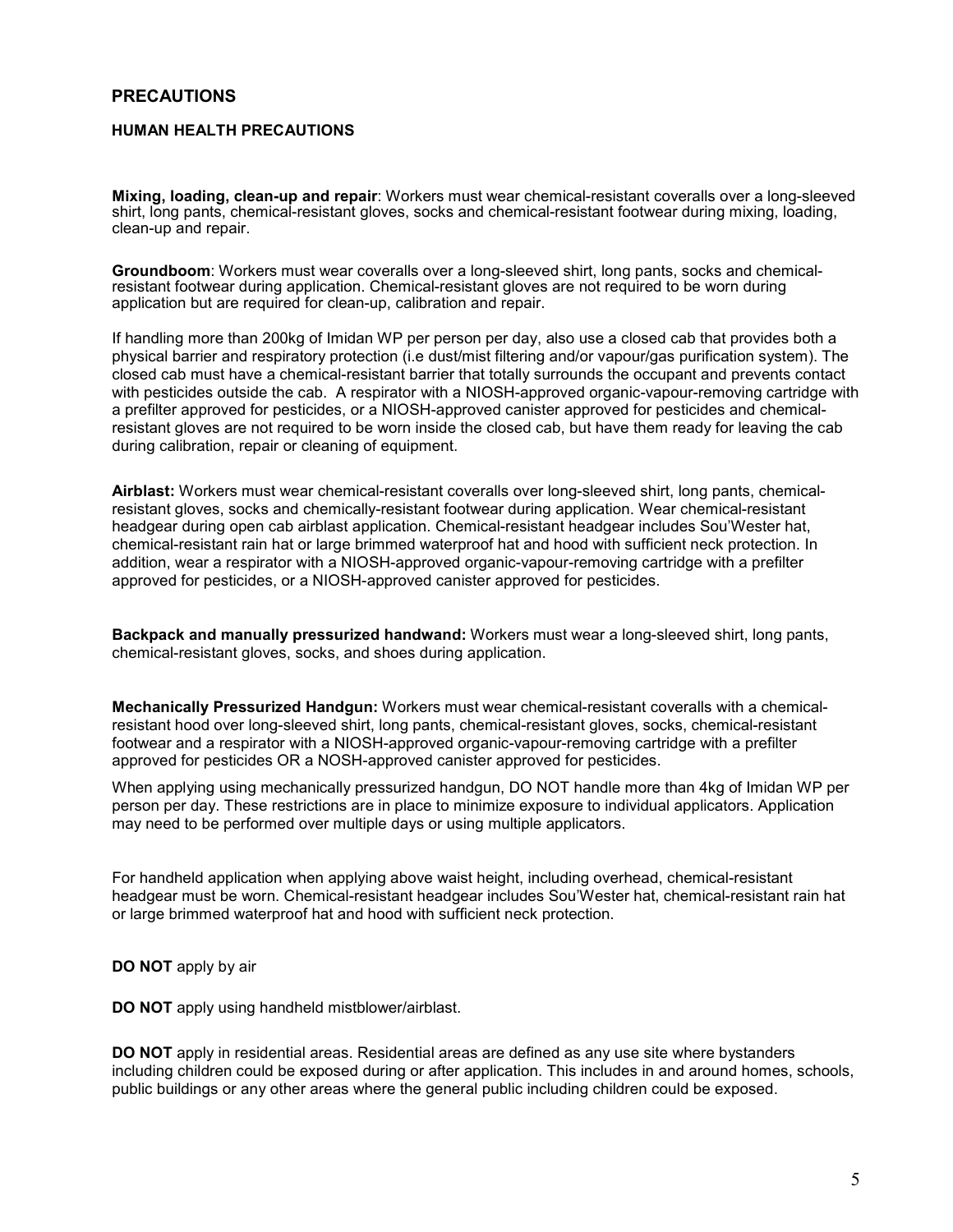DO NOT use on ornamentals grown for cut flowers AFTER October 30, 2024.

**DO NOT** use in greenhouses.

Apply only when the potential for drift beyond the area to be treated is minimal. Take into consideration wind speed, wind direction, temperature inversions, application equipment and sprayer settings.

A 30-day plant-back interval should be observed for all unlabeled crops.

## **POST APPLICATION ACTIVITIES**

DO NOT enter or allow worker entry into treated areas to perform post-application activities during the intervals specified in Table 1 and Table 2.

Some of the activities in the REI table may not be routinely conducted in every farm for every crop. The REIs specified for an activity must be followed only if that activity is being performed.

| <b>Crop</b>           | <b>Postapplication Activity</b>                                                       |                  |
|-----------------------|---------------------------------------------------------------------------------------|------------------|
| Apple, pear           | Hand harvesting                                                                       | 22               |
|                       | <b>Mechanical harvesting</b>                                                          | 14               |
|                       | Hand pruning, scouting, training                                                      | $\boldsymbol{9}$ |
|                       | All other activities (hand weeding, propping,<br>orchard maintenance)                 | 12 hours         |
| Peach, plum           | <b>Hand harvesting</b>                                                                | $\overline{17}$  |
|                       | Mechanical harvesting                                                                 | 14               |
|                       | Hand pruning, scouting, training                                                      | $\overline{4}$   |
|                       | All other activities (hand weeding, propping,<br>orchard maintenance)                 | 12 hours         |
| Cherry (sour)         | Hand harvesting                                                                       | 17               |
|                       | <b>Mechanical harvesting</b>                                                          | $\overline{7}$   |
|                       | Hand pruning, scouting, training                                                      | 4                |
|                       | All other activities (hand weeding, propping,<br>orchard maintenance)                 | 12 hours         |
| Blueberry (high bush) | Hand set/hand line irrigation related activities<br>involving foliar contact          | 20               |
|                       | <b>Hand harvesting</b>                                                                | $\overline{17}$  |
|                       | Mechanical harvesting                                                                 | $\overline{15}$  |
|                       | Scouting, hand pruning, hand weeding, tying,<br>training, frost control, bird control | 6                |
|                       | All other activities                                                                  | 12 hours         |
| Blueberry (low bush)  | Hand set/hand line irrigation related activities<br>involving foliar contact          | 20               |
|                       | Harvesting                                                                            | 15               |
|                       | Scouting                                                                              | 4                |
|                       | All other activities                                                                  | 12 hours         |
| Carrot                | Harvesting                                                                            | 40               |
|                       | All other activities                                                                  | 12 hours         |
| Celery                | Harvesting                                                                            | 40               |
|                       | All other activities                                                                  | 12 hours         |
| Cranberry             | Harvesting                                                                            | 30               |
|                       | Scouting                                                                              | $\overline{3}$   |
|                       | All other activities                                                                  | $12$ hours       |
| Potato                | Hand set/hand line irrigation related activities<br>involving foliar contact          | 33               |

#### **Table 1 Restricted-Entry Intervals (REIs) and Pre-Harvest Intervals (PHIs) for Phosmet**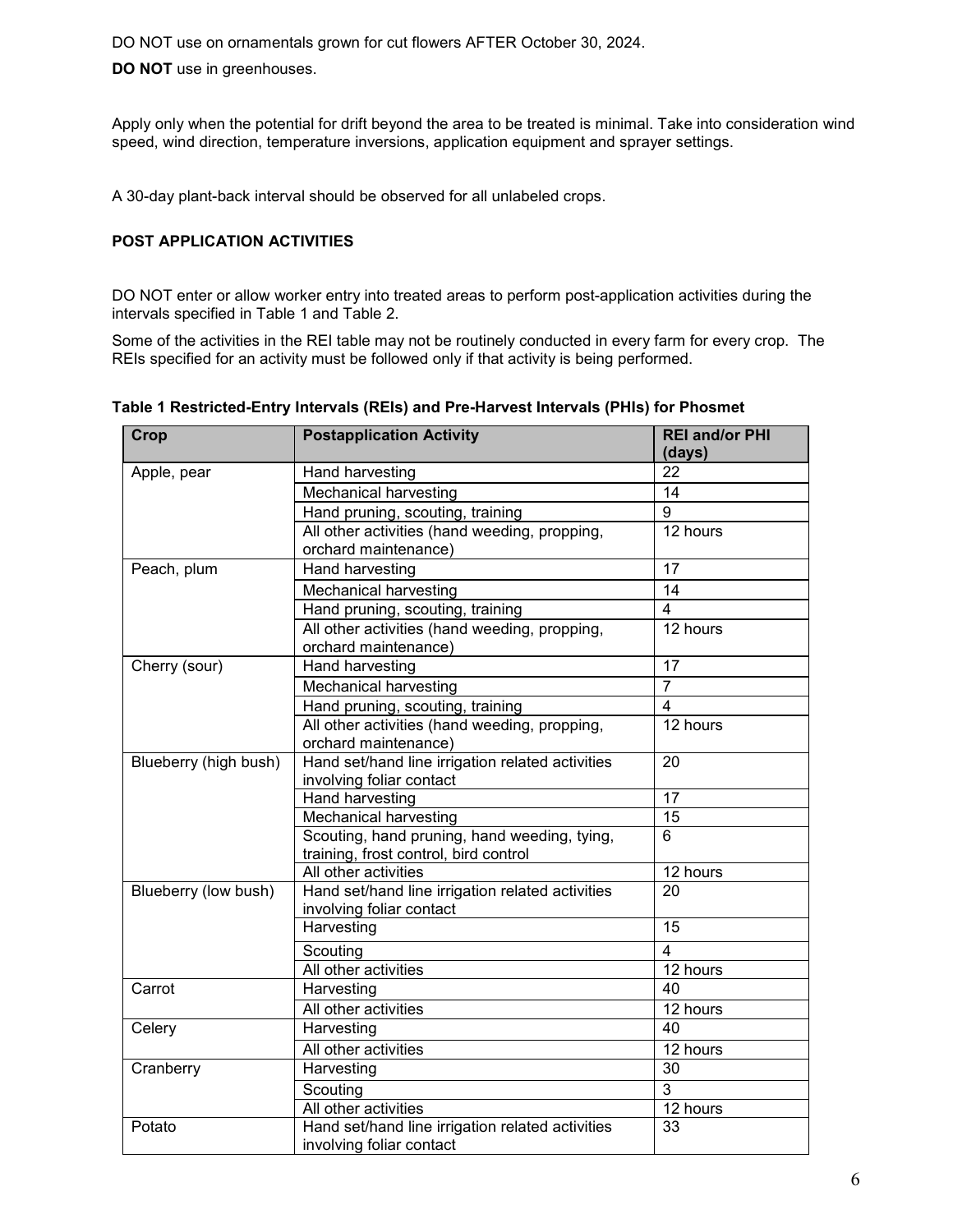| Crop                 | <b>Postapplication Activity</b>                  | <b>REI and/or PHI</b><br>(days) |  |
|----------------------|--------------------------------------------------|---------------------------------|--|
|                      | Roguing                                          | 26                              |  |
|                      | Harvesting                                       |                                 |  |
|                      | Scouting                                         | ົ                               |  |
|                      | All other activities                             | 0.5                             |  |
| Outdoor Ornamentals, | Hand set/hand line irrigation related activities | 18                              |  |
| not grown for cut-   | involving foliar contact                         |                                 |  |
| flowers              | All other activities                             | 12 hours                        |  |

REI = restricted entry interval; PHI = preharvest interval

## **Table 2: Interim Restricted-Entry Intervals (REIs) For Use with an Extended Phase Out Period (Outdoor Ornamentals Grown For Cut Flowers)**

| Crop                                   | <b>Postapplication Activity</b>           | <b>REI</b> |
|----------------------------------------|-------------------------------------------|------------|
| Outdoor Ornamentals                    | Hand harvesting, disbudding, hand pruning | 6 davs     |
| arown for cut-flowers                  | l All other activities                    | 12 hours   |
| <b>DEL</b> as stated at each other and |                                           |            |

REI = restricted entry interval

# **PRECAUTIONARY STATEMENTS**

**KEEP OUT OF REACH OF CHILDREN.** Water-soluble sachets are contained in a protective container. Do not open sachets or allow sachets to become wet prior to adding to the spray tank. Fatal or poisonous if swallowed. May be fatal if inhaled. Causes eye irritation. May irritate the skin. Do not get in eyes or on skin, or on clothing. Wear protective clothing, including goggles, during mixing, loading, and spraying. Do not breathe spray mist. Wash all contaminated clothing with soap and hot water before reuse. Do not contaminate food or feed. Wear clean clothes. Avoid drift to adjoining food and forage crops.

If this pest control product is to be used on a commodity that may be exported to the U.S. and you require information on acceptable residue levels in the U.S., visit CropLife Canada's website at www.croplife.ca.

# **FIRST AID**

## **IF SWALLOWED:**

Call a poison control centre or doctor **immediately** for treatment advice. Have person sip a glass of water if able to swallow. Do not induce vomiting unless told to do so by a poison control centre or doctor. Do not give anything by mouth to an unconscious person.

# **IF ON SKIN OR CLOTHING:**

Take off contaminated clothing. Rinse skin immediately with plenty of water for 15-20 minutes. Call a poison control centre or doctor for treatment advice.

# **IF IN EYES:**

Hold eye open and rinse slowly and gently with water for 15-20 minutes. Remove contact lenses, if present, after the first 5 minutes, then continue rinsing eye. Call a poison control centre or doctor for treatment advice.

# **IF INHALED:**

Move person to fresh air. If person is not breathing, call 911 or an ambulance, then give artificial respiration, preferably by mouth-to-mouth, if possible. Call a poison control centre or doctor for further treatment advice.

Take container, label or product name and Pest Control Product Registration Number with you when seeking medical attention.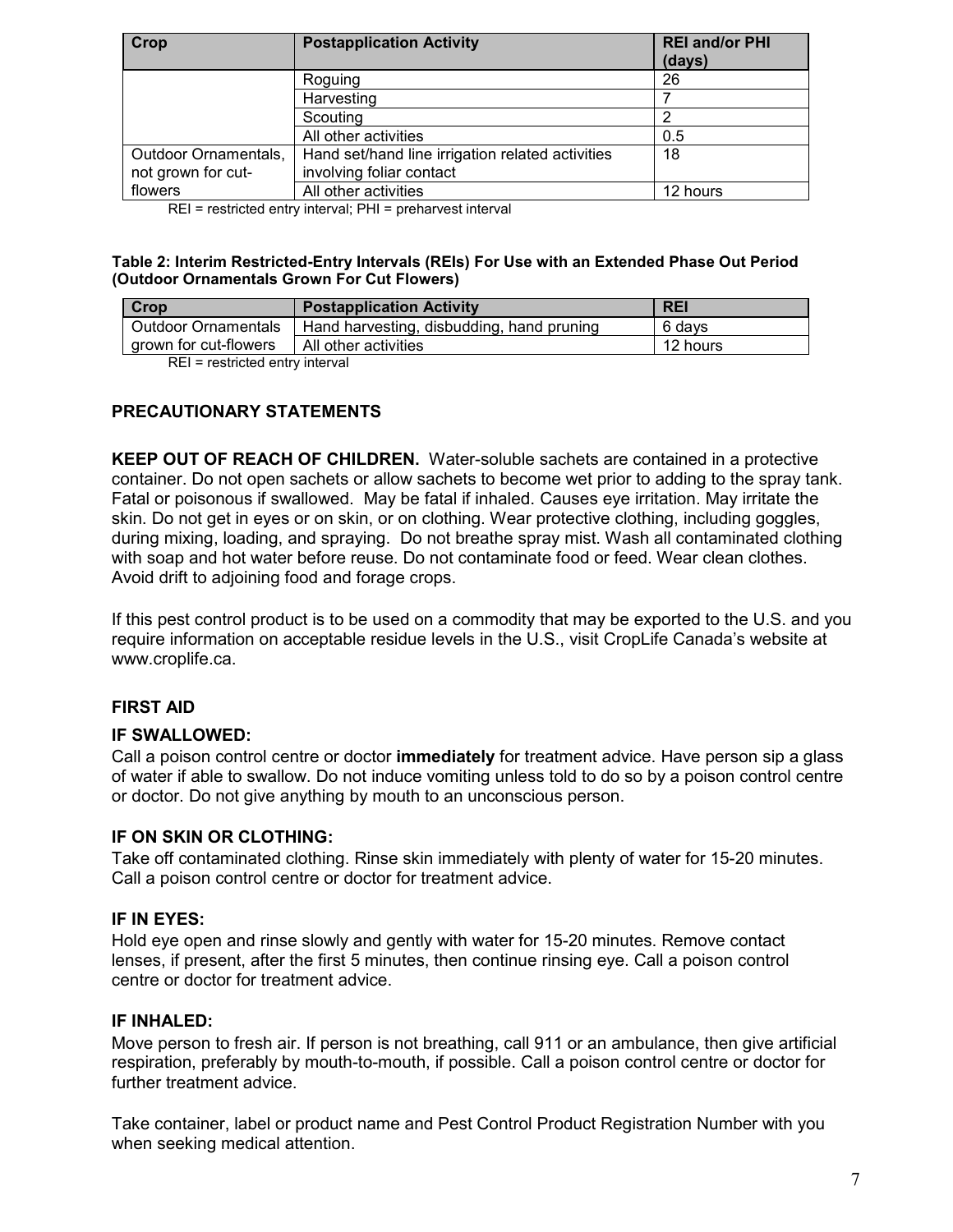# **TOXICOLOGICAL INFORMATION**

Phosmet is an organophosphate that is a cholinesterase inhibitor. Typical symptoms of overexposure to cholinesterase inhibitors include headache, nausea, dizziness, sweating, salivation, runny nose and eyes. This may progress to muscle twitching, weakness, tremor, incoordination, vomiting, abdominal cramps and diarrhea in more serious poisonings. A lifethreatening poisoning is signified by loss of consciousness, incontinence, convulsions and respiratory depression with a secondary cardiovascular component. Treat symptomatically. If exposed, plasma and red blood cell cholinesterase tests may indicate degree of exposure (baseline data are useful). Atropine, only by injection, is the preferable antidote. Oximes, such as pralidoxime chloride, may be therapeutic if used early; however, use only in conjunction with atropine. In cases of severe acute poisoning, use antidotes immediately after establishing an open airway and respiration. With oral exposure, the decision of whether to induce vomiting or not should be made by an attending physician.

Consult your local POISON CONTROL CENTRE for additional information.

## **EMERGENCY MEDICAL NUMBER**

For medical emergencies involving this product call 1-888-478-0798.

# **ENVIRONMENTAL PRECAUTIONS**

TOXIC to birds and small wild mammals.

TOXIC to aquatic organisms. Observe buffer zones specified under DIRECTIONS FOR USE.

Toxic to certain beneficial arthropods (which may include predatory and parasitic insects, spiders, and mites). Minimize spray drift to reduce harmful effects on beneficial arthropods in habitats next to the application site such as hedgerows and woodland.

Toxic to bees. Bees may be exposed through direct spray, spray drift, and residues on leaves, pollen and nectar in flowering crops and weeds. Minimize spray drift to reduce harmful effects on bees in habitats close to the application site. Avoid applications when bees are foraging in the treatment area in ground cover containing blooming weeds. To further minimize exposure to pollinators, refer to the complete guidance "Protecting Pollinators during Pesticide Spraying – Best Management Practices" on the Health Canada website (www.canada.ca/pollinators). Follow crop specific directions for application timing.

# **Runoff**

To reduce runoff from treated areas into aquatic habitats, avoid application to areas with a moderate to steep slope, compacted soil, or clay.

Avoid application when heavy rain is forecast.

Contamination of aquatic areas as a result of runoff may be reduced by including a vegetative strip between the treated area and the edge of the water body.

## **STORAGE**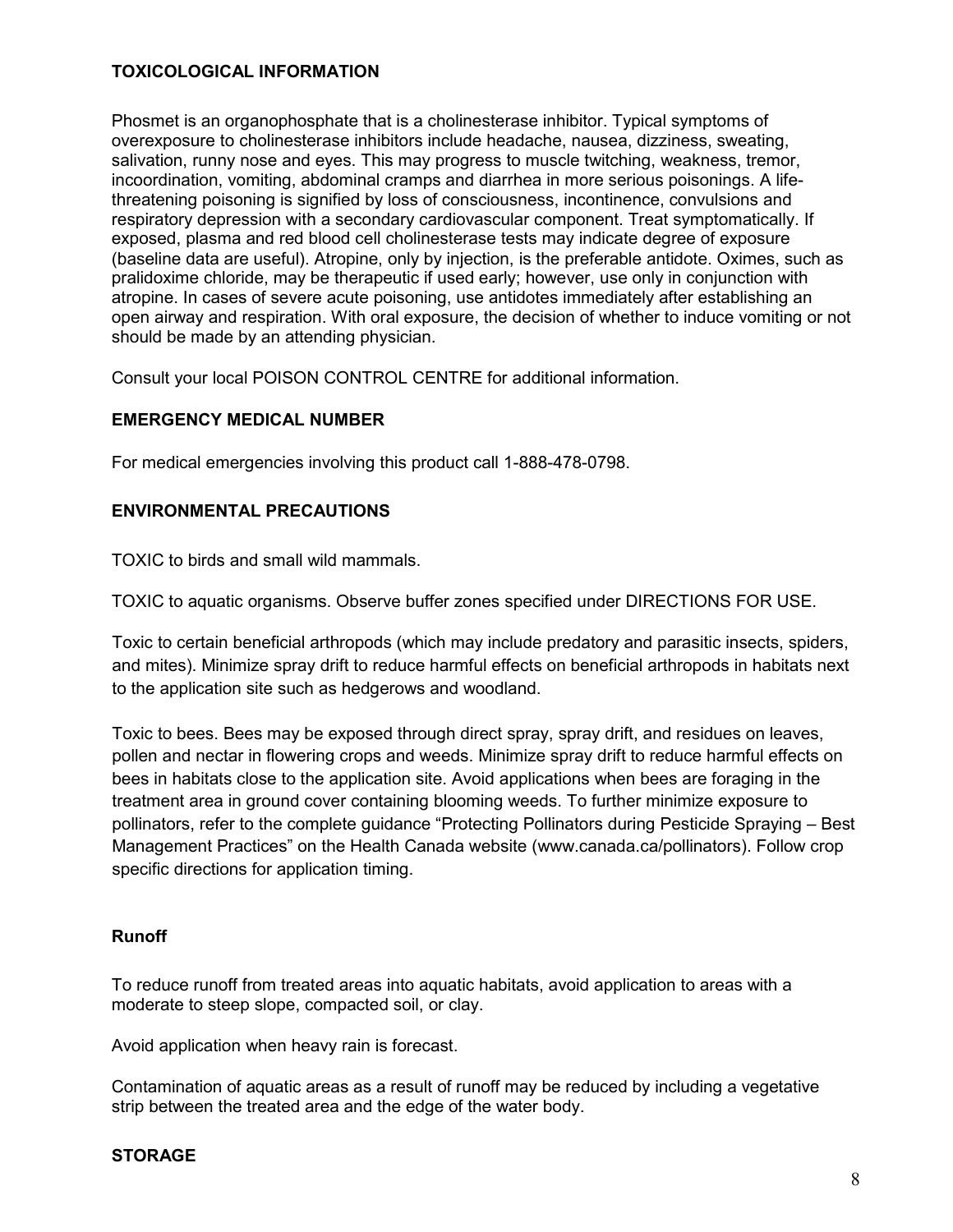Store this product away from food or feed.

End-users can store this product at temperatures below 0°C provided handling is minimal. Warehouse storage and handling, and shipping must be at temperatures above 0°C. At temperatures below 0°C, soluble film packaging becomes susceptible to cracking and breakage due to handling and shipping.

Keep water-soluble sachets in its protective container and store in a cool, dry place. Do not store at temperatures above 40°C.

# **DISPOSAL**

For information on disposal of unused, unwanted product, contact the manufacturer or the provincial regulatory agency. Contact the manufacturer and the provincial regulatory agency in case of a spill, and for clean-up of spills.

# **NOTICE TO USER**

This pest control product is to be used only in accordance with the directions on the label. It is an offence under the *Pest Control Products Act* to use this product in a way that is inconsistent with the directions on the label.

® IMIDAN is a registered trademark of Gowan Company LLC.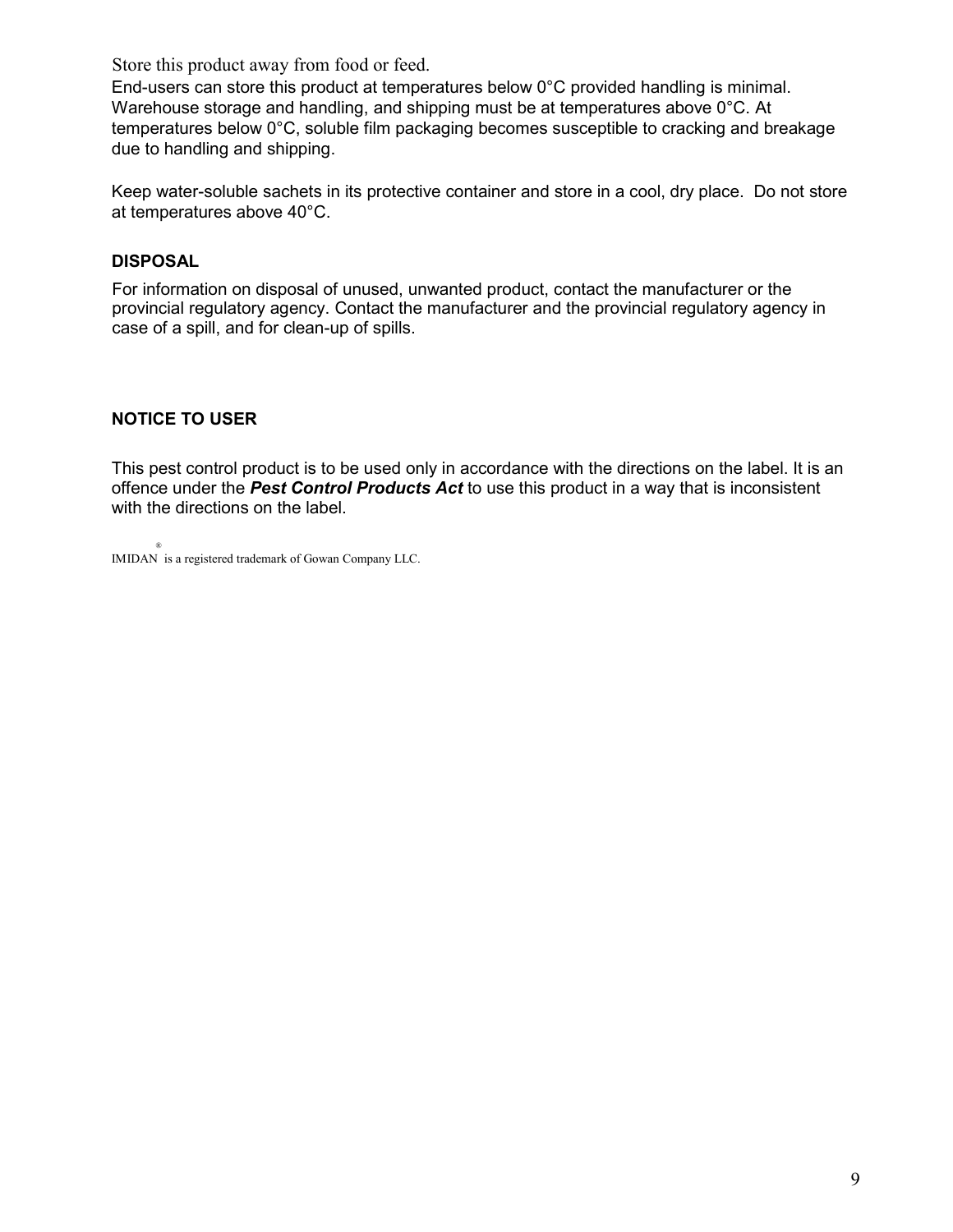| <b>GROUP</b> |  | <b>INSECTICIDE</b> |
|--------------|--|--------------------|
|--------------|--|--------------------|

**IMIDAN® WP INSECTICIDE** AGRICULTURAL INSECTICIDE WETTABLE POWDER IN WATER SOLUBLE SACHETS



EYE AND SKIN IRRITANT READ THE LABEL BEFORE USING KEEP OUT OF REACH OF CHILDREN

# **DO NOT REMOVE SACHETS FROM BAG UNTIL NEEDED FOR APPLICATION**

KEEP SACHET DRY AND DO NOT ALLOW SACHET TO CONTACT ANY MOIST SURFACE PRIOR TO ADDING TO SPRAY TANK

# **DO NOT SELL WATER SOLUBLE SACHETS SEPARATELY.**

**KEEP WATER SOLUBLE SACHETS IN THE PROTECTIVE CONTAINER AND STORE IN A COOL, DRY PLACE** 

ACTIVE INGREDIENT: Phosmet 70%

REGISTRATION NO. 29064 PEST CONTROL PRODUCTS ACT

# **Cancellation Date for Cancelled Use with an Extended Phase-Out Period**

| Crop                                                        | <b>Last Date of Use</b> |
|-------------------------------------------------------------|-------------------------|
| Outdoor ornamentals grown for cut flowers   30 October 2024 |                         |

Net Contents 2.265 kg (5 x 0.453 kg water-soluble sachets)



Gowan Company LLC. P.O. Box 5569 Yuma, Arizona 85366-5569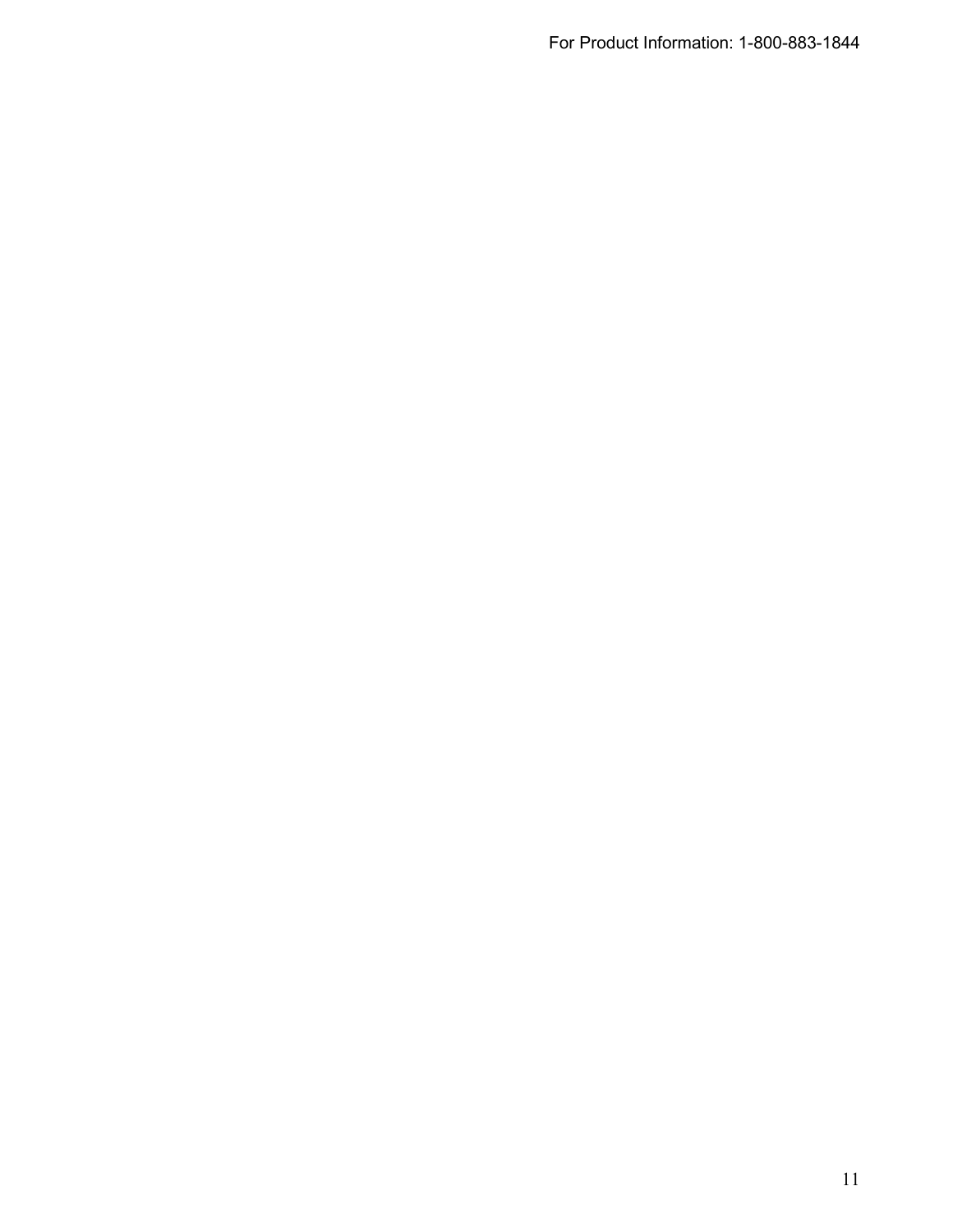#### **PRECAUTIONS**

#### **HUMAN HEALTH PRECAUTIONS**

**Mixing, loading, clean-up and repair**: Workers must wear chemical-resistant coveralls over a long-sleeved shirt, long pants, chemical-resistant gloves, socks and chemical-resistant footwear during mixing, loading, clean-up and repair.

**Groundboom**: Workers must wear coveralls over a long-sleeved shirt, long pants, socks and chemicalresistant footwear during application. Chemical-resistant gloves are not required to be worn during application but are required for clean-up, calibration and repair.

If handling more than 200kg of Imidan WP per person per day, also use a closed cab that provides both a physical barrier and respiratory protection (i.e dust/mist filtering and/or vapour/gas purification system). The closed cab must have a chemical-resistant barrier that totally surrounds the occupant and prevents contact with pesticides outside the cab. A respirator with a NIOSH-approved organic-vapour-removing cartridge with a prefilter approved for pesticides, or a NIOSH-approved canister approved for pesticides and chemicalresistant gloves are not required to be worn inside the closed cab, but have them ready for leaving the cab during calibration, repair or cleaning of equipment.

**Airblast:** Workers must wear chemical-resistant coveralls over long-sleeved shirt, long pants, chemicalresistant gloves, socks and chemically-resistant footwear during application. Wear chemical-resistant headgear during open cab airblast application. Chemical-resistant headgear includes Sou'Wester hat, chemical-resistant rain hat or large brimmed waterproof hat and hood with sufficient neck protection. In addition, wear a respirator with a NIOSH-approved organic-vapour-removing cartridge with a prefilter approved for pesticides, or a NIOSH-approved canister approved for pesticides.

**Backpack and manually pressurized handwand:** Workers must wear a long-sleeved shirt, long pants, chemical-resistant gloves, socks, and shoes during application.

**Mechanically Pressurized Handgun:** Workers must wear chemical-resistant coveralls with a chemicalresistant hood over long-sleeved shirt, long pants, chemical-resistant gloves, socks, chemical-resistant footwear and a respirator with a NIOSH-approved organic-vapour-removing cartridge with a prefilter approved for pesticides OR a NOSH-approved canister approved for pesticides.

When applying using mechanically pressurized handgun, DO NOT handle more than 4kg of Imidan WP per person per day. These restrictions are in place to minimize exposure to individual applicators. Application may need to be performed over multiple days or using multiple applicators.

For handheld application when applying above waist height, including overhead, chemical-resistant headgear must be worn. Chemical-resistant headgear includes Sou'Wester hat, chemical-resistant rain hat or large brimmed waterproof hat and hood with sufficient neck protection.

**DO NOT** apply by air

**DO NOT** apply using handheld mistblower/airblast.

**DO NOT** apply in residential areas. Residential areas are defined as any use site where bystanders including children could be exposed during or after application. This includes in and around homes, schools, public buildings or any other areas where the general public including children could be exposed.

DO NOT use on ornamentals grown for cut flowers AFTER October 30, 2024.

**DO NOT** use in greenhouses.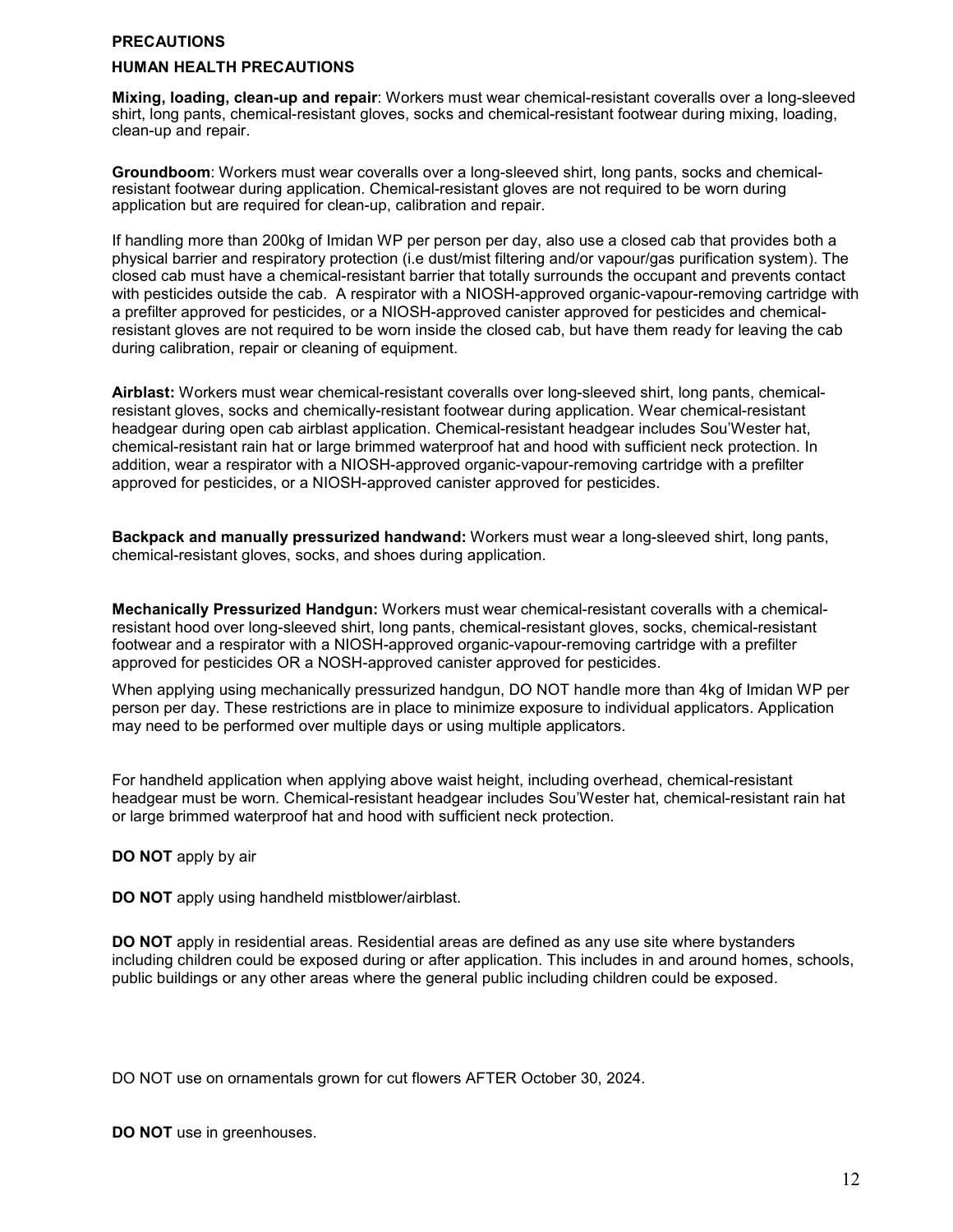Apply only when the potential for drift beyond the area to be treated is minimal. Take into consideration wind speed, wind direction, temperature inversions, application equipment and sprayer settings.

A 30-day plant-back interval should be observed for all unlabeled crops.

### **POST APPLICATION ACTIVITIES**

DO NOT enter or allow worker entry into treated areas to perform post-application activities during the intervals specified in Table 1 and Table 2.

Some of the activities in the REI table may not be routinely conducted in every farm for every crop. The REIs specified for an activity must be followed only if that activity is being performed.

| Crop                  | <b>Postapplication Activity</b>                  | <b>REI or PHI (days)</b> |  |
|-----------------------|--------------------------------------------------|--------------------------|--|
| Apple, pear           | <b>Hand harvesting</b>                           | 22                       |  |
|                       | Mechanical harvesting                            | 14                       |  |
|                       | Hand pruning, scouting, training                 | 9                        |  |
|                       | All other activities (hand weeding, propping,    | 12 hours                 |  |
|                       | orchard maintenance)                             |                          |  |
| Peach, plum           | Hand harvesting                                  | 17                       |  |
|                       | Mechanical harvesting                            | 14                       |  |
|                       | Hand pruning, scouting, training                 | 4                        |  |
|                       | All other activities (hand weeding, propping,    | 12 hours                 |  |
|                       | orchard maintenance)                             |                          |  |
| Cherry (sour)         | Hand harvesting                                  | 17                       |  |
|                       | <b>Mechanical harvesting</b>                     | $\overline{7}$           |  |
|                       | Hand pruning, scouting, training                 | $\overline{4}$           |  |
|                       | All other activities (hand weeding, propping,    | 12 hours                 |  |
|                       | orchard maintenance)                             |                          |  |
| Blueberry (high bush) | Hand set/hand line irrigation related activities | 20                       |  |
|                       | involving foliar contact                         |                          |  |
|                       | Hand harvesting                                  | 17                       |  |
|                       | <b>Mechanical harvesting</b>                     | 15                       |  |
|                       | Scouting, hand pruning, hand weeding, tying,     | 6                        |  |
|                       | training, frost control, bird control            |                          |  |
|                       | All other activities                             | 12 hours                 |  |
| Blueberry (low bush)  | Hand set/hand line irrigation related activities | 20                       |  |
|                       | involving foliar contact                         |                          |  |
|                       | Harvesting                                       | 15                       |  |
|                       | Scouting                                         | 4                        |  |
|                       | All other activities                             | 12 hours                 |  |
| Carrot                | Harvesting                                       | 40                       |  |
|                       | All other activities                             | 12 hours                 |  |
| Celery                | Harvesting                                       | 40                       |  |
|                       | All other activities                             | 12 hours                 |  |
| Cranberry             | Harvesting                                       | 30                       |  |
|                       | Scouting                                         | 3                        |  |
|                       | All other activities                             | 12 hours                 |  |
| Potato                | Hand set/hand line irrigation related activities | 33                       |  |
|                       | involving foliar contact                         |                          |  |
|                       | Roguing                                          | 26                       |  |
|                       | Harvesting                                       | $\overline{7}$           |  |
|                       | Scouting                                         | $\overline{2}$           |  |
|                       | All other activities                             | 0.5                      |  |
| Outdoor Ornamentals,  | Hand set/hand line irrigation related activities | 18                       |  |
| not grown for cut-    | involving foliar contact                         |                          |  |

**Table 1 Restricted-Entry Intervals (REIs) and Pre-Harvest Intervals (PHIs) for Phosmet**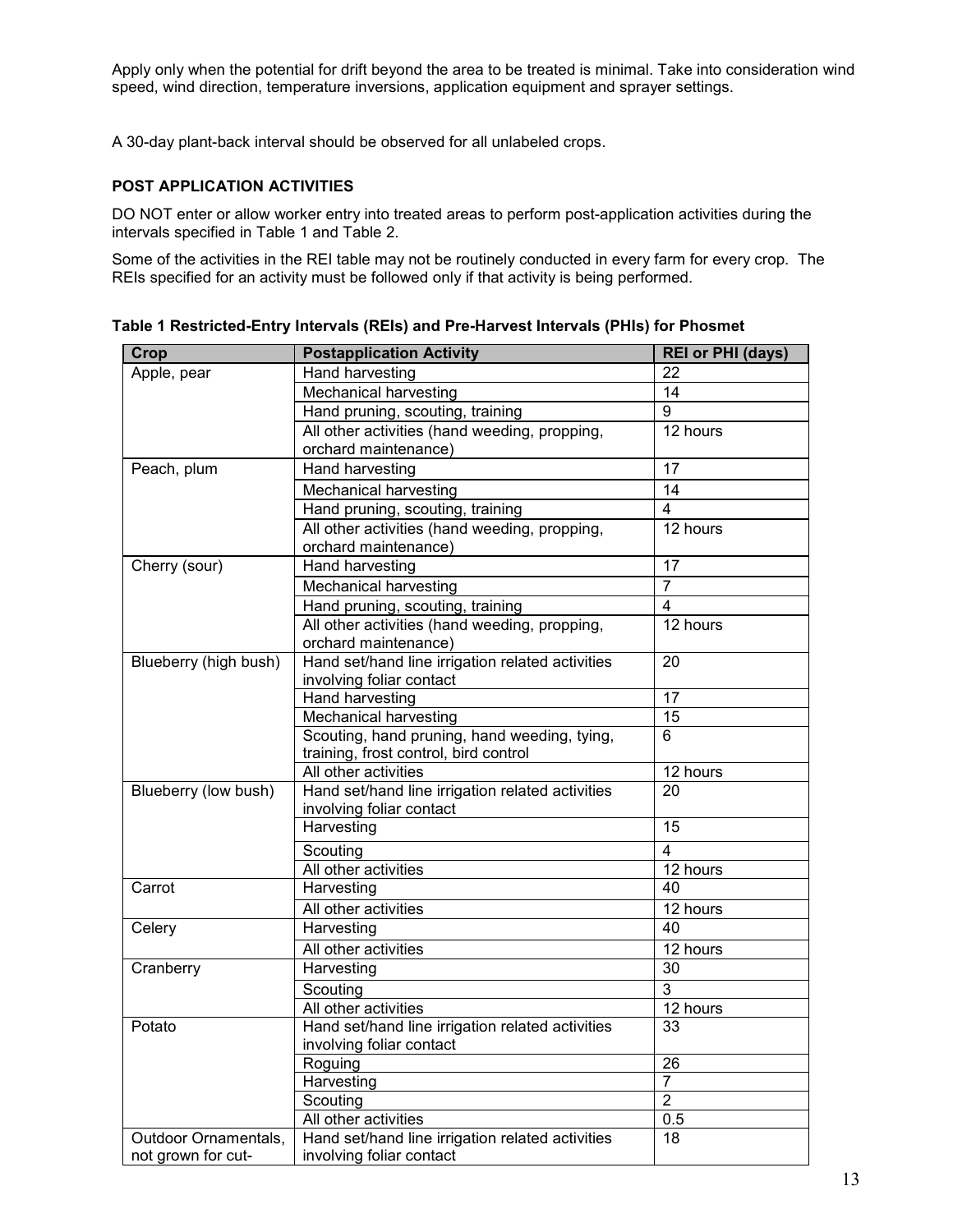| Crop    | <b>Postapplication Activity</b> | <b>REI or PHI (days)</b> |  |
|---------|---------------------------------|--------------------------|--|
| flowers | All other activities            | 12<br>hours              |  |

REI = restricted entry interval; PHI = preharvest interval

#### **Table 2: Interim Restricted-Entry Intervals (REIs) For Use with an Extended Phase Out Period (Outdoor Ornamentals Grown For Cut Flowers)**

| Crop                  | <b>Postapplication Activity</b>           | <b>REI</b> |
|-----------------------|-------------------------------------------|------------|
| Outdoor Ornamentals   | Hand harvesting, disbudding, hand pruning | 6 davs     |
| arown for cut-flowers | All other activities                      | 12 hours   |

REI = restricted entry interval

#### **PRECAUTIONARY STATEMENTS**

**KEEP OUT OF REACH OF CHILDREN.** Water-soluble sachets are contained in a protective container. Do not open sachets or allow sachets to become wet prior to adding to the spray tank. Fatal or poisonous if swallowed. May be fatal if inhaled. Causes eye irritation. May irritate the skin. Do not get in eyes or on skin, or on clothing. Wear protective clothing, including goggles, during mixing, loading, and spraying. Do not breathe spray mist. Wash all contaminated clothing with soap and hot water before reuse. Do not contaminate food or feed. Wear clean clothes. Avoid drift to adjoining food and forage crops.

If this pest control product is to be used on a commodity that may be exported to the U.S. and you require information on acceptable residue levels in the U.S., visit CropLife Canada's website at www.croplife.ca.

 $\bullet$  .

## **FIRST AID**

**IF SWALLOWED:** Call a poison control centre or doctor **immediately** for treatment advice. Have person sip a glass of water if able to swallow. Do not induce vomiting unless told to do so by a poison control centre or doctor. Do not give anything by mouth to an unconscious person.

## **IF ON SKIN OR CLOTHING:**

Take off contaminated clothing. Rinse skin immediately with plenty of water for 15-20 minutes. Call a poison control centre or doctor for treatment advice.

#### **IF IN EYES:**

Hold eye open and rinse slowly and gently with water for 15-20 minutes. Remove contact lenses, if present, after the first 5 minutes, then continue rinsing eye. Call a poison control centre or doctor for treatment advice.

#### **IF INHALED:**

Move person to fresh air. If person is not breathing, call 911 or an ambulance, then give artificial respiration, preferably by mouth-to-mouth, if possible. Call a poison control centre or doctor for further treatment advice.

Take container, label or product name and Pest Control Product Registration Number with you when seeking medical attention.

#### **TOXICOLOGICAL INFORMATION:**

Phosmet is an organophosphate that is a cholinesterase inhibitor. Typical symptoms of overexposure to cholinesterase inhibitors include headache, nausea, dizziness, sweating, salivation, runny nose and eyes. This may progress to muscle twitching, weakness, tremor, incoordination, vomiting, abdominal cramps and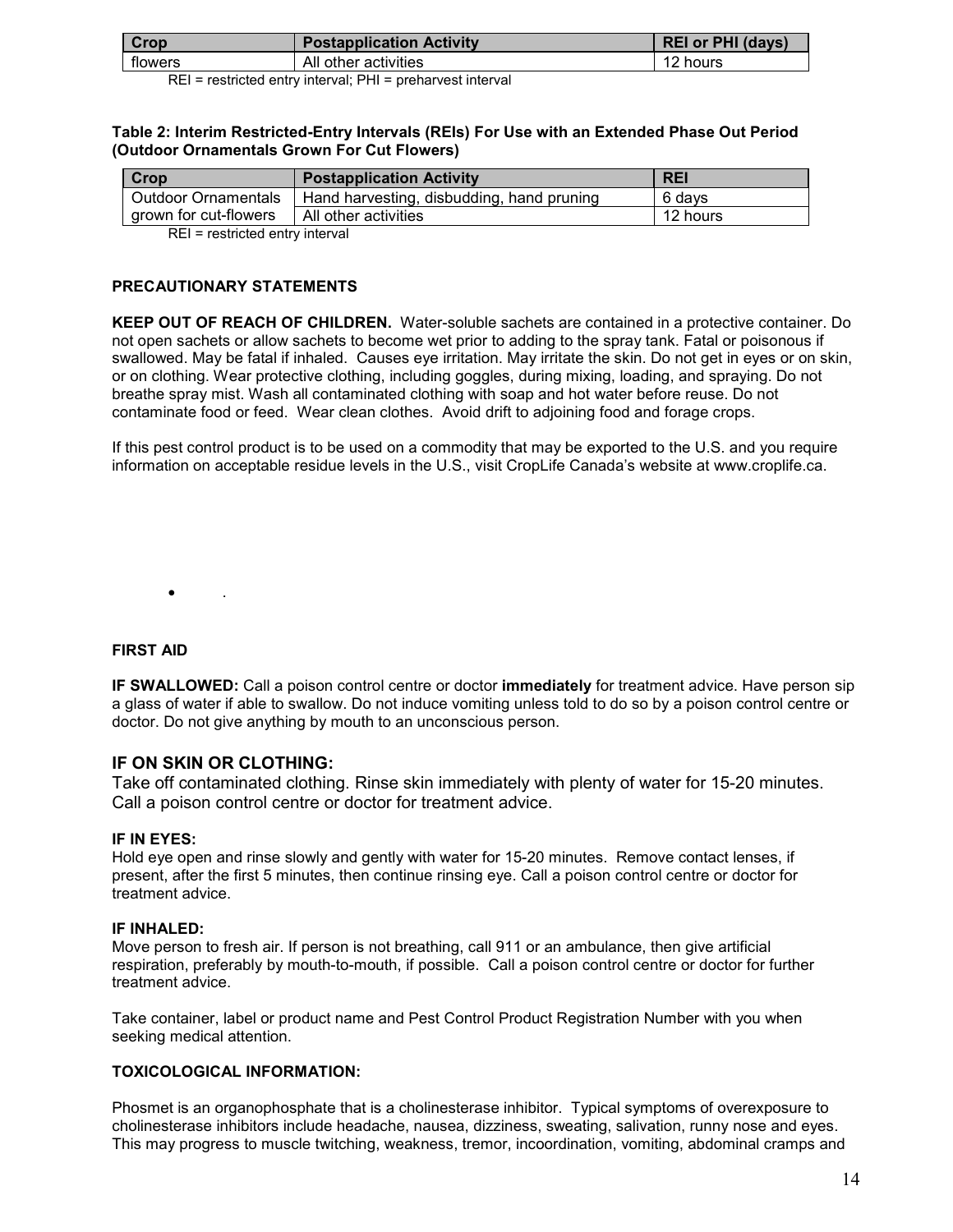diarrhea in more serious poisonings. A life-threatening poisoning is signified by loss of consciousness, incontinence, convulsions and respiratory depression with a secondary cardiovascular component. Treat symptomatically. If exposed, plasma and red blood cell cholinesterase tests may indicate degree of exposure (baseline data are useful). Atropine, only by injection, is the preferable antidote. Oximes, such as pralidoxime chloride, may be therapeutic if used early; however, use only in conjunction with atropine. In cases of severe acute poisoning, use antidotes immediately after establishing an open airway and respiration. With oral exposure, the decision of whether to induce vomiting or not should be made by an attending physician.

Consult your local POISON CONTROL CENTRE for additional information.

## **EMERGENCY MEDICAL NUMBER**

For medical emergencies involving this product, call 1-888-478-0798.

## **ENVIRONMENTAL PRECAUTIONS**

TOXIC to birds and small wild mammals.

TOXIC to aquatic organisms. Observe buffer zones specified under DIRECTIONS FOR USE.

Toxic to certain beneficial arthropods (which may include predatory and parasitic insects, spiders, and mites). Minimize spray drift to reduce harmful effects on beneficial arthropods in habitats next to the application site such as hedgerows and woodland.

Toxic to bees. Bees may be exposed through direct spray, spray drift, and residues on leaves, pollen and nectar in flowering crops and weeds. Minimize spray drift to reduce harmful effects on bees in habitats close to the application site. Avoid applications when bees are foraging in the treatment area in ground cover containing blooming weeds. To further minimize exposure to pollinators, refer to the complete guidance "Protecting Pollinators during Pesticide Spraying – Best Management Practices" on the Health Canada website (www.canada.ca/pollinators). Follow crop specific directions for application timing.

## **Runoff**

To reduce runoff from treated areas into aquatic habitats, avoid application to areas with a moderate to steep slope, compacted soil, or clay.

Avoid application when heavy rain is forecast.

Contamination of aquatic areas as a result of runoff may be reduced by including a vegetative strip between the treated area and the edge of the water body.

## **STORAGE**

Store this product away from food or feed.

End-users can store this product at temperatures below 0°C provided handling is minimal. Warehouse storage and handling, and shipping must be at temperatures above 0°C. At temperatures below 0°C, soluble film packaging becomes susceptible to cracking and breakage due to handling and shipping.

Keep water-soluble sachets in its protective container and store in a cool, dry place. Do not store at temperatures above 40°C.

#### **SPILL CLEANUP**

- 1. Avoid inhalation, skin and eye contact. Wear rubber gloves, boots, safety goggles and NIOSH approved respirator effective at removing phosmet.
- 2. Sweep up spilled material being careful not to create dust.
- 3. Place sweepings in a suitable waste container and label for content.
- 4. Generously cover the contaminated area with a common household detergent (e.g. Tide registered TM of Proctor and Gamble). Using a stiff brush, work the detergent into the spill material using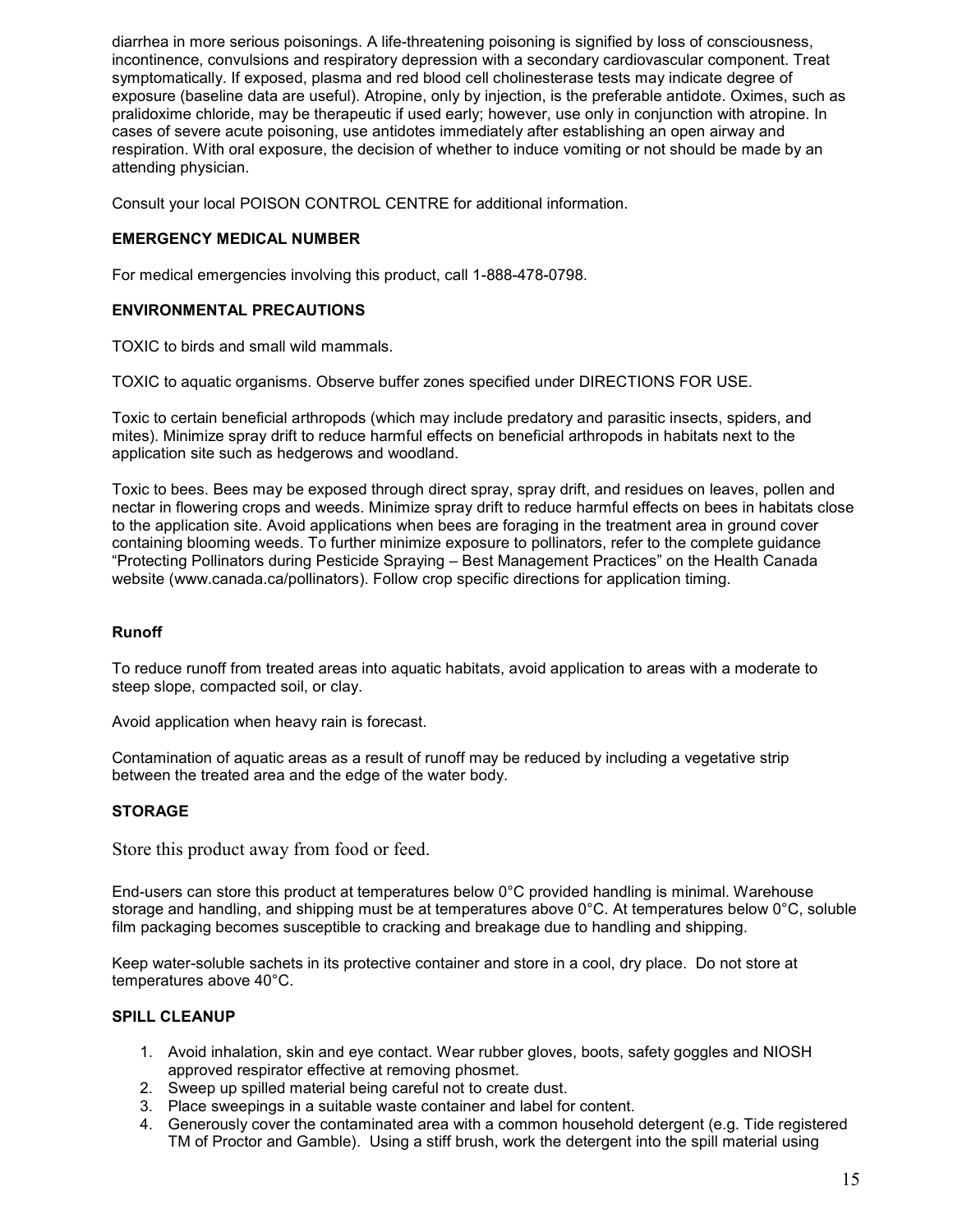sufficient water to form a slurry. Brush the slurry into cracks and crevices, and allow to stand for 2 to 3 minutes. Be careful to completely avoid skin or eye contact; do not splatter on one's self or bystanders.

- 5. Spread a suitable absorbent such as clay on the slurried liquid, and shovel the absorbed material into the waste container. Repeat if necessary.
- 6. Flush the area with water, while observing proper environmental measures.
- 7. Seal drum and ensure it is labelled for content. Dispose according to local regulation. See DISPOSAL statement.

#### **DISPOSAL**

For information on disposal of unused, unwanted product, contact the manufacturer or the provincial regulatory agency. Contact the manufacturer and the provincial regulatory agency in case of a spill, and for clean-up of spills..

### **DIRECTIONS FOR USE GENERAL USE PRECAUTIONS**

Observe use limitation given on the label for specific crops. Regulations of Health Canada have established the maximum residue limits (MRLs) of agricultural chemicals that are permitted to remain on food crops at time of harvest. To avoid exceeding these MRLs, use only the recommended amounts and do not spray nearer to harvest than the number of days indicated for each crop, or not later than the stage indicated. Consult local agricultural authorities for additional information as the timing and number of applications needed will vary with local conditions.

Do not use in low-volume, gear-type spray equipment.

As this product is not registered for the control of pests in aquatic systems, **DO NOT** use to control aquatic pests.

**DO NOT** contaminate irrigation or drinking water supplies or aquatic habitats by cleaning of equipment or disposal of wastes.

To protect pollinators, follow the instructions regarding bees in the Environmental Precautions section.

#### **Water-Soluble Packages Dissolved Directly in Spray tanks:**

Water-Soluble Packages (WSPs) are designed to dissolve in water. Agitation may be used, if necessary, to help dissolve the WSP. Failure to follow handling and mixing instructions can increase your exposure to the pesticide products in WSPs.

#### Handling Instructions

Follow these steps when handling pesticide products in WSPs.

1. Mix in spray tank only.

2. Handle WSP(s) in a manner that protects package from breakage and/or unintended release of contents. If package is broken, put on a minimum of coveralls, chemical-resistant gloves, chemical-resistant footwear, and a NIOSH-approved N95 (minimum) filtering facepiece respirator (dust mask) that is properly fit tested and then continue with mixing instructions.

- 3. Keep the WSP(s) in outer packaging until just before use.
- 4. Keep the WSP dry prior to adding to the spray tank.
- 5. Handle with dry gloves and according to the label instructions for PPE.
- 6. Keep WSP intact. Do not cut or puncture WSP.
- 7. Reseal the WSP outer packaging to protect any unused WSP(s).

#### Mixing Instructions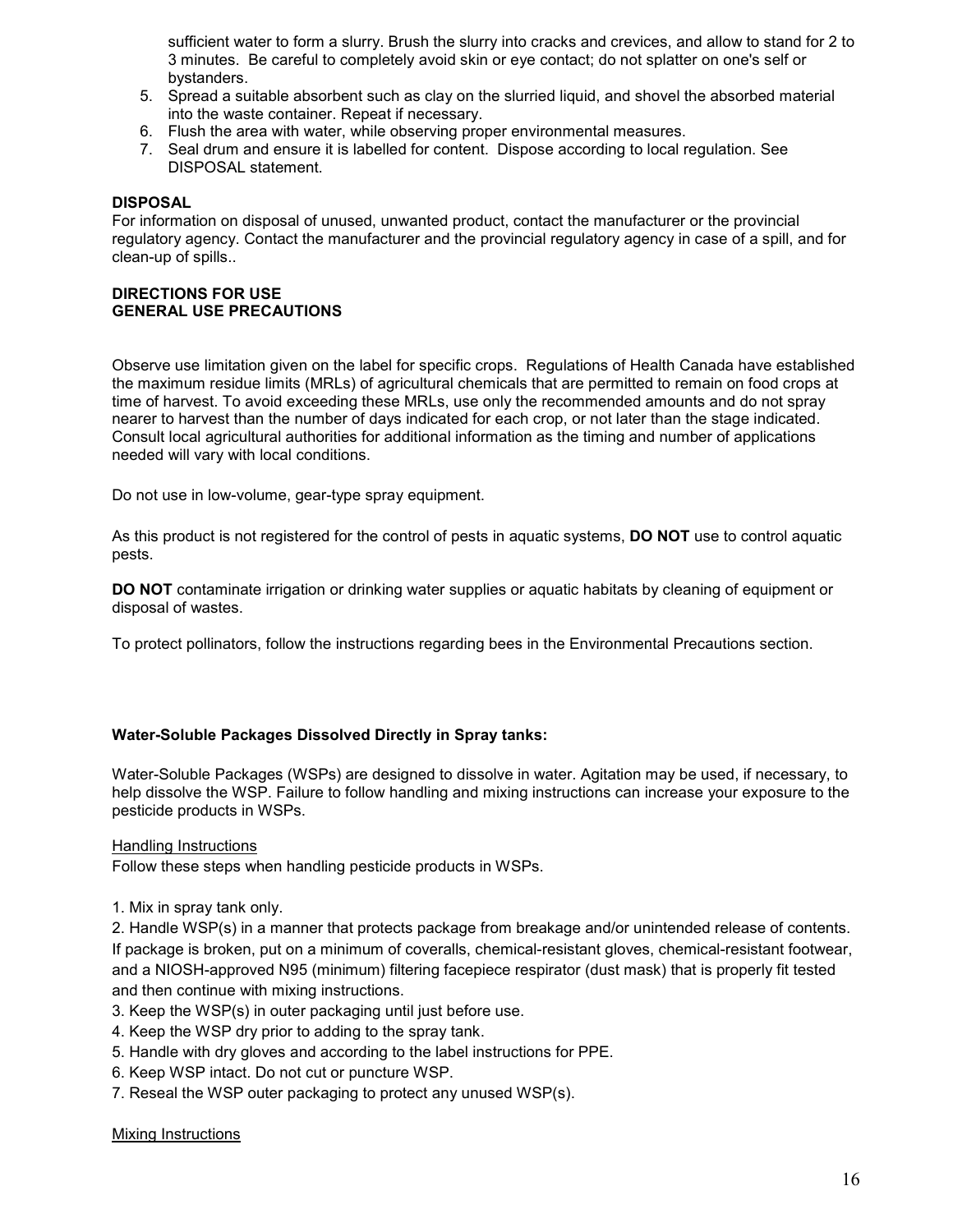Follow the steps below when mixing this product, including if tank mixed with other pesticide products. If being tank mixed, the mixing directions 1 through 9 below take precedence over the mixing directions of the other tank mix products. All other directions for use of all tank mixed products should be followed provided they do not conflict. Do not tank mix this product with products that prohibit tank mixing or have conflicting mixing directions.

1. If a basket or strainer is present in the tank hatch, remove prior to adding the WSP to the tank.

2. Fill tank with water to approximately one-third to one-half of the desired final volume of spray.

3. Stop adding water and stop any agitation.

4. Place intact/unopened WSP(s) into the tank.

5. Do not spray water from a hose or fill pipe to break or dissolve the WSP(s).

6. Start mechanical and recirculation agitation from the bottom of tank without using any overhead recirculation, if possible. If overhead recirculation cannot be turned off, close the hatch before starting agitation.

7. Dissolving the WSP(s) may take up to 5 minutes or longer, depending on water temperature, water hardness and intensity of agitation.

8. Stop agitation before tank lid is opened.

9. Open the lid to the tank, exercising caution to avoid contact with dusts or spray mix, to verify that the WSPs have fully dissolved and the contents have been thoroughly mixed into the solution.

10. Do not add other allowed products or complete filling the tank until the bags have fully dissolved and pesticide is thoroughly mixed.

11. Once the WSP have fully dissolved and any other products have been added to the tank, resume filling the tank with water to the desired level, close the tank lid, and resume agitation.

12. Use the spray solution when mixing is complete.

13. Maintain agitation of the diluted pesticide mix during transport and application.

14. It is unlawful to use any registered pesticide, including WSPs, in a manner inconsistent with its label.

### **Chemigation:**

For control of Blackheaded fireworm, IMIDAN WP INSECTICIDE may be applied through an irrigation system. Cranberry growers in British Columbia are advised to obtain and follow the "Chemigation Guidelines for British Columbia" available from the Provincial Ministry of Agriculture, Fisheries and Food (Abbottsford).

**DO NOT** apply during periods of dead calm. Avoid application of this product when winds are gusty. **DO NOT** apply with spray droplets smaller than the American Society of Agricultural Engineers (ASAE S572.1) fine classification. Applications MUST be conducted WITHOUT the use of end guns.

To ensure the safety and effectiveness of this application, the following directions must be followed.

- 1. This recommendation has been developed for use with an in-ground, set sprinkler, overhead irrigation system equipped with venturi injectors. Do not apply this product through any other type of irrigation system.
- 2. To prevent water source contamination from back flow, the irrigation pump and the injection pump must have an interlocking electrical system.
- 3. For a safe and effective treatment, sprinkler heads must be staggered and located to result in a uniform and consistent application at a known flow rate.
- 4. Do not apply when wind speed causes non-uniform distribution and/or favours drift beyond the area intended by treatment.
- 5. Do not apply by chemigation if the area to be treated is within 100 metres of a residential area or park.

The treated area must be posted as follows: WARNING – Area treated through the irrigation system with Phosmet (IMIDAN WP INSECTICIDE) on (indicate date of application). Workers who enter treated fields must follow the Restricted Entry Intervals indicated above.

#### **Tank Mix:**

When tank-mixes are permitted, read and observe all label directions, including rates and restrictions for each product used in the tank-mix. Follow the more stringent label precautionary measures for mixing,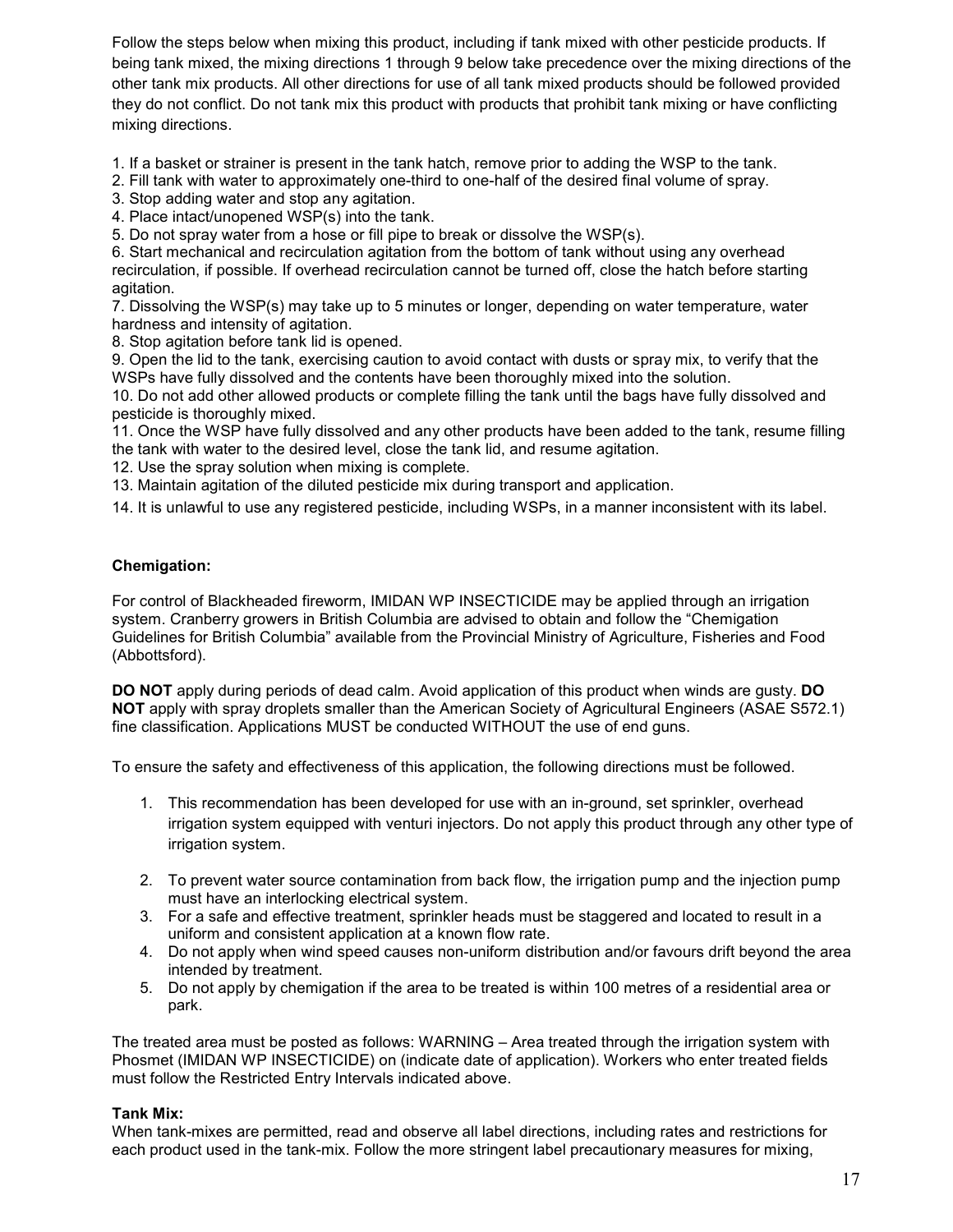loading and applying stated on both product labels.

In some cases, tank mixing a pest control product with another pest control product or a fertilizer can result in biological effects that could include, but are not limited to: reduced pest efficacy or increased host crop injury. The user should contact Gowan Company at 1-800-883-1844 or at www.gowanco.com for information before mixing any pesticide or fertilizer that is not specifically recommended on this label. The user assumes the risk of losses that result from the use of tank mixes that do not appear on this label or that are not specifically recommended by Gowan Company.

## **COMPATIBILITY**

Do not combine wettable powders with oil or other emulsifiable liquids in the same spray tank unless previous use of the materials combined has proven them to be physically compatible.This product is incompatible with alkaline materials such as Bordeaux and lime.

**WARNING:** Ensure that the spray tank, pump and lines are clean and do not contain boron or any substances releasing free chlorine. Any boron or free chlorine will cause incomplete dissolution of the water-soluble film which will result in plugging of the sprayer pump, lines or screens.

**Field sprayer application**: **DO NOT** apply during periods of dead calm. Avoid application of this product when winds are gusty. **DO NOT** apply with spray droplets smaller than the American Society of Agricultural Engineers (ASAE) fine classification. Boom height must be 60 cm or less above the crop or ground.

**Airblast application**: **DO NOT** apply during periods of dead calm. Avoid application of this product when winds are gusty. **DO NOT** direct spray above plants to be treated. Turn off outward pointing nozzles at row ends and outer rows. **DO NOT** apply when wind speed is greater than 16 km/h at the application site as measured outside of the treatment area on the upwind side.

## **Buffer zones:**

**DO NOT** apply using aerial application.

The spray buffer zones specified in the table below are required between the point of direct application and the closest downwind edge of sensitive terrestrial habitats (such as grasslands, forested areas, shelter belts, woodlots, hedgerows, riparian areas and shrublands), sensitive freshwater habitats (such as lakes, rivers, sloughs, ponds, prairie potholes, creeks, marshes, streams, reservoirs and wetlands) and estuarine/marine habitats.

| Method of<br>application |                               | Spray Buffer Zones (metres) Required for the<br><b>Protection of:</b> |                            |                                                      |                     |
|--------------------------|-------------------------------|-----------------------------------------------------------------------|----------------------------|------------------------------------------------------|---------------------|
|                          | Crop                          | <b>Freshwater Habitat of</b><br>Depths:                               |                            | <b>Estuarine/Marine</b><br><b>Habitat of Depths:</b> |                     |
|                          |                               | Less than<br>1 m                                                      | <b>Greater than</b><br>1 m | <b>Less</b><br>than 1 m                              | Greater<br>than 1 m |
| Field sprayer            | Blueberry (lowbush)           |                                                                       | 10                         | 20                                                   | 10                  |
|                          | Carrot                        | 35                                                                    |                            |                                                      |                     |
|                          | Celery                        |                                                                       |                            |                                                      |                     |
|                          | Potato                        |                                                                       |                            |                                                      |                     |
|                          | <b>Ornamental Shade trees</b> |                                                                       |                            |                                                      |                     |
|                          | Herbaceous plants             | 20                                                                    | 5<br>15                    |                                                      | 5                   |
|                          | Woody shrubs                  |                                                                       |                            |                                                      |                     |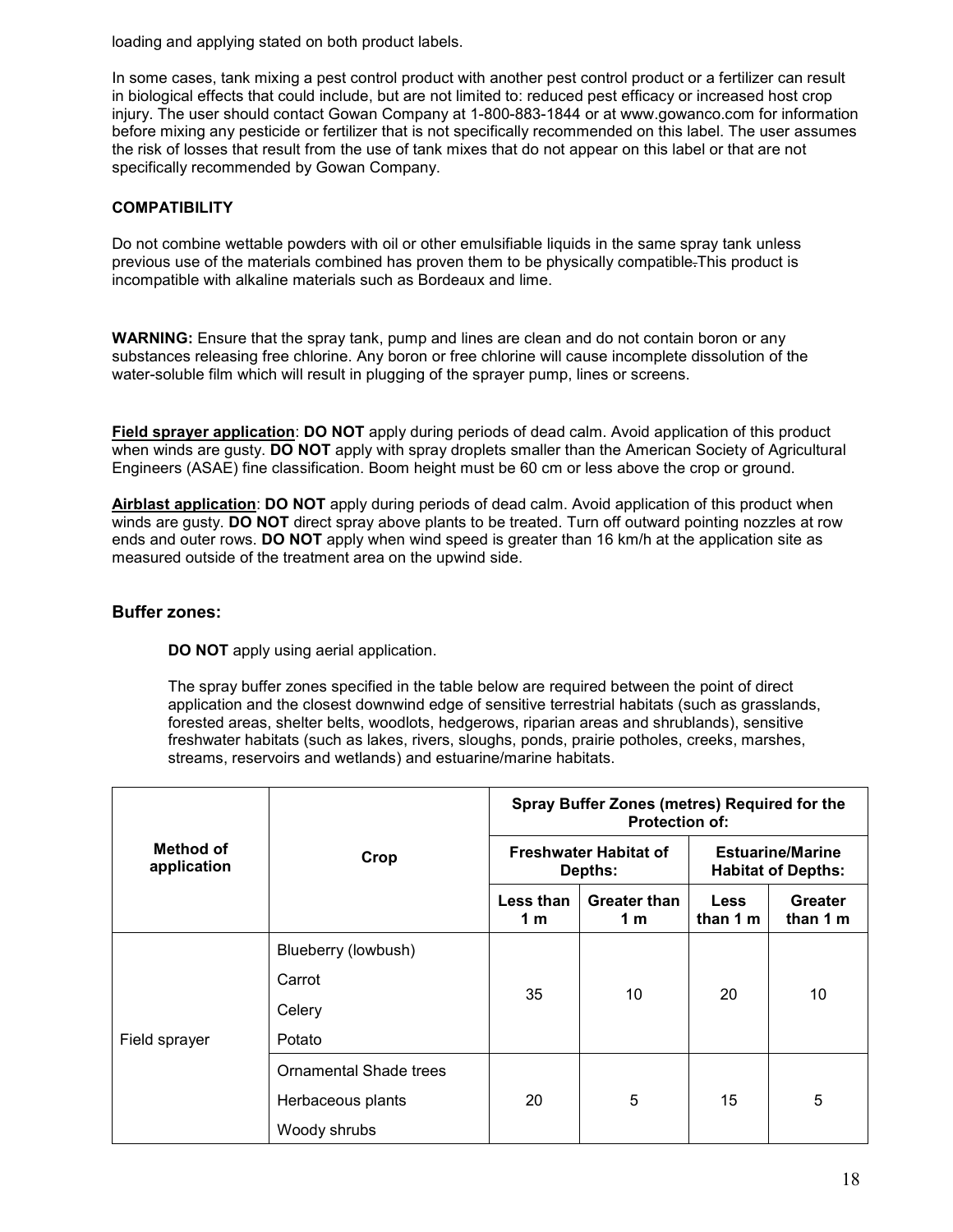| Overhead irrigation<br>system/Chemigation<br>sprayer | Cranberry                            |                          | 35 | 10 | 20 | 10 |
|------------------------------------------------------|--------------------------------------|--------------------------|----|----|----|----|
|                                                      | Apple (post<br>thinning)             |                          |    |    |    |    |
|                                                      | Pear (post<br>thinning)              | Late<br>growth<br>stage  |    |    |    |    |
|                                                      | Plum (post<br>thinning)              |                          | 40 | 25 | 35 | 25 |
|                                                      | Peach (post<br>thinning)             |                          |    |    |    |    |
|                                                      | Cherry (sour)                        |                          |    |    |    |    |
| Airblast                                             | Blueberry                            | Early<br>growth<br>stage | 45 | 30 | 40 | 30 |
|                                                      | (highbush)                           | Late<br>growth<br>stage  | 35 | 20 | 30 | 20 |
|                                                      | Ornamental<br>Shade trees            | Early<br>growth<br>stage | 40 | 20 | 35 | 25 |
|                                                      | Herbaceous<br>plants<br>Woody shrubs | Late<br>growth<br>stage  | 30 | 15 | 25 | 15 |

For tank mixes, consult the labels of the tank-mix partners and observe the largest (most restrictive) spray buffer zone of the products involved in the tank mixture and apply using the coarsest spray (ASAE) category indicated on the labels for those tank mix partners.

The spray buffer zones for this product can be modified based on weather conditions and spray equipment configuration by accessing the Spray Buffer Zone Calculator on the Pest Management Regulatory Agency web site.

## **RESISTANCE-MANAGEMENT RECOMMENDATIONS**

For resistance management, please note that IMIDAN WP INSECTICIDE contains a Group 1B insecticide. Any insect population may contain individuals naturally resistant to this product and other Group 1B insecticides. The resistant individuals may dominate the insect population if this group of insecticides are used repeatedly in the same fields. Other resistance mechanisms that are not linked to site of action but are specific for individual chemicals, such as enhanced metabolism, may also exist. Appropriate resistance-management strategies should be followed.

To delay insecticide resistance:

- Where possible, rotate the use of this product or other Group 1B acaricides/insecticides with different groups that control the same pests in a field.
- Use tank mixtures with insecticides from a different group when such use is permitted.
- Insecticide use should be based on an IPM program that includes scouting, record keeping, and considers cultural, biological and other chemical control practices.
- Monitor treated pest populations for resistance development.
- Contact your local extension specialist or certified crop advisors for any additional pesticide resistance-management and/or IPM recommendations for the specific site and pest problems in your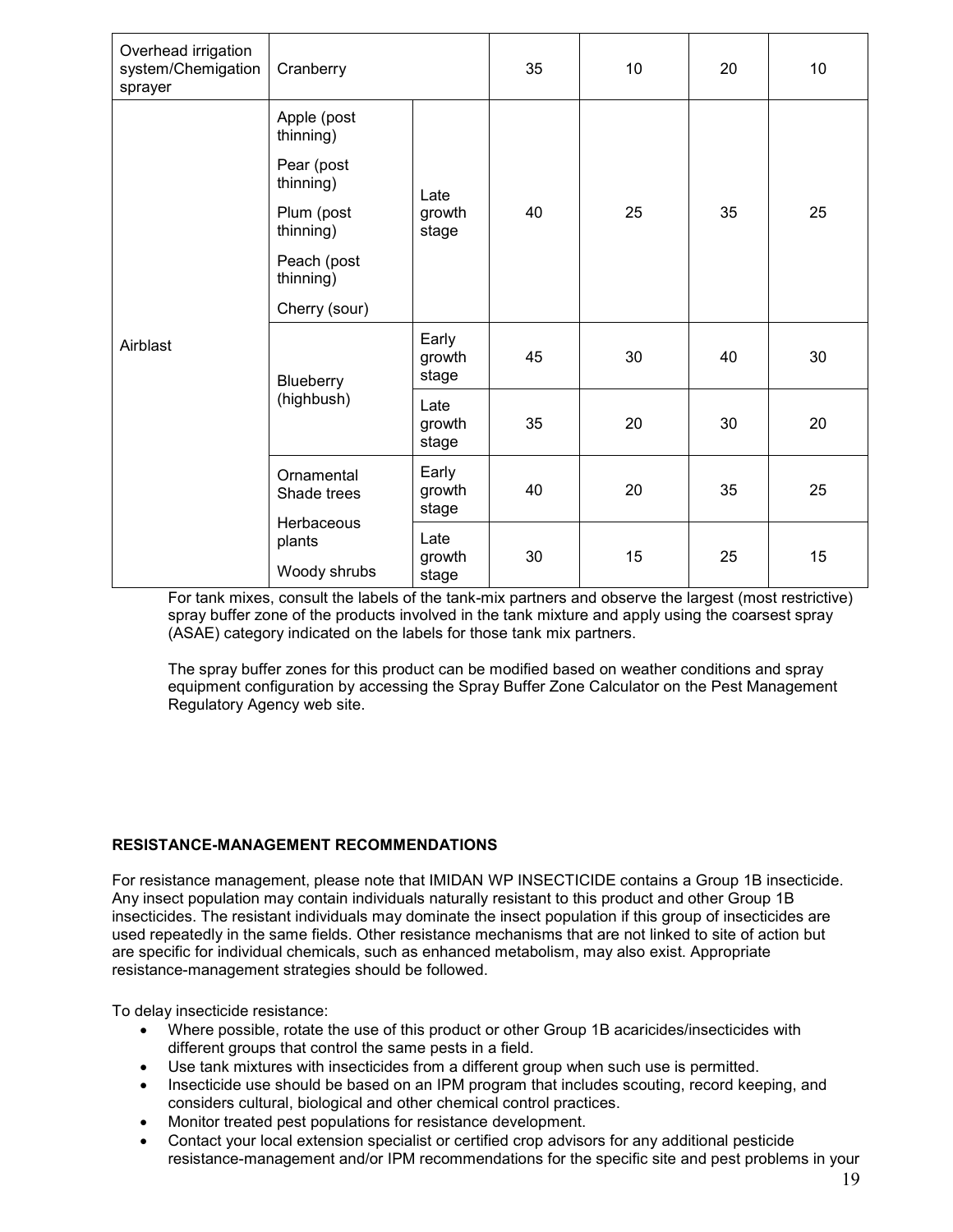area.

 For further information or to report suspected resistance contact Gowan Company at 1-800-883- 1844 or at www.gowanco.com.

## **APPLICATION RATES**

## **NOTE: Unless water volume is specified, use sufficient water to provide thorough coverage.**

**Where timing of spray is not specified, consult local agricultural authorities regarding proper time of spray applications.** 

| Crop          | <b>Pest</b>                                                                                                                                                                                                                                                                                               | Use Rate                   | Comments                                                                                                                                                                                                                                                                |
|---------------|-----------------------------------------------------------------------------------------------------------------------------------------------------------------------------------------------------------------------------------------------------------------------------------------------------------|----------------------------|-------------------------------------------------------------------------------------------------------------------------------------------------------------------------------------------------------------------------------------------------------------------------|
|               |                                                                                                                                                                                                                                                                                                           |                            |                                                                                                                                                                                                                                                                         |
|               |                                                                                                                                                                                                                                                                                                           |                            |                                                                                                                                                                                                                                                                         |
| <b>APPLES</b> | Codling moth, redbanded leaf<br>roller, plum curculio, apple<br>maggot, apple aphid, spotted<br>tentiform leafminer,<br>obliquebanded leafroller*,,<br>tarnished plant bug,, San<br>Jose scale, Japanese beetle,<br>and Spotted Wing Drosophila.<br>Suppresses European red<br>mite and twospotted spider | $2.68$ kg of<br>product/ha | Use sufficient water to provide<br>thorough coverage.<br>*Obliquebanded leafroller: Begin<br>sprays within 7-10 days after first<br>moths are trapped.<br>Other pests: Consult local<br>agricultural authorities regarding<br>the proper time of spray<br>applications. |
|               | mite.<br>Toxic to bees. DO NOT apply during the crop blooming period.<br>Do not apply more than two applicationsper season<br>Minimum re-application interval is 14 days.<br>All thinning activities must be completed prior to application.                                                              |                            |                                                                                                                                                                                                                                                                         |

| Crop               | <b>Pest</b>                                                  | Use Rate                                                         | <b>Comments</b>                                                                                                               |
|--------------------|--------------------------------------------------------------|------------------------------------------------------------------|-------------------------------------------------------------------------------------------------------------------------------|
| <b>BLUEBERRIES</b> | <b>Blueberry Maggot</b>                                      | 1.6 $kg$ of<br>product in 1000<br>litres of water<br>per hectare |                                                                                                                               |
|                    |                                                              |                                                                  |                                                                                                                               |
|                    | <b>Blueberry Spanworm</b>                                    | $1.6$ kg of<br>product in 1000<br>litres of water<br>per hectare | Apply from mid-April to mid-June<br>when insects reach damaging<br>levels, for both sprouting and<br>fruiting field sections. |
|                    |                                                              |                                                                  |                                                                                                                               |
|                    | Japanese Beetle (adults)                                     | $1.6$ kg of<br>product in 1000<br>litres of water<br>per hectare | Apply when adult Japanese<br>beetles are first observed.                                                                      |
|                    |                                                              |                                                                  |                                                                                                                               |
|                    | Spotted Wing Drosophila                                      | $1.6$ kg of<br>product in 1000<br>litres of water<br>per hectare | Begin when indicated by insect<br>infestations and local or provincial<br>spray programs.                                     |
|                    | Toxic to bees. DO NOT apply during the crop blooming period. |                                                                  |                                                                                                                               |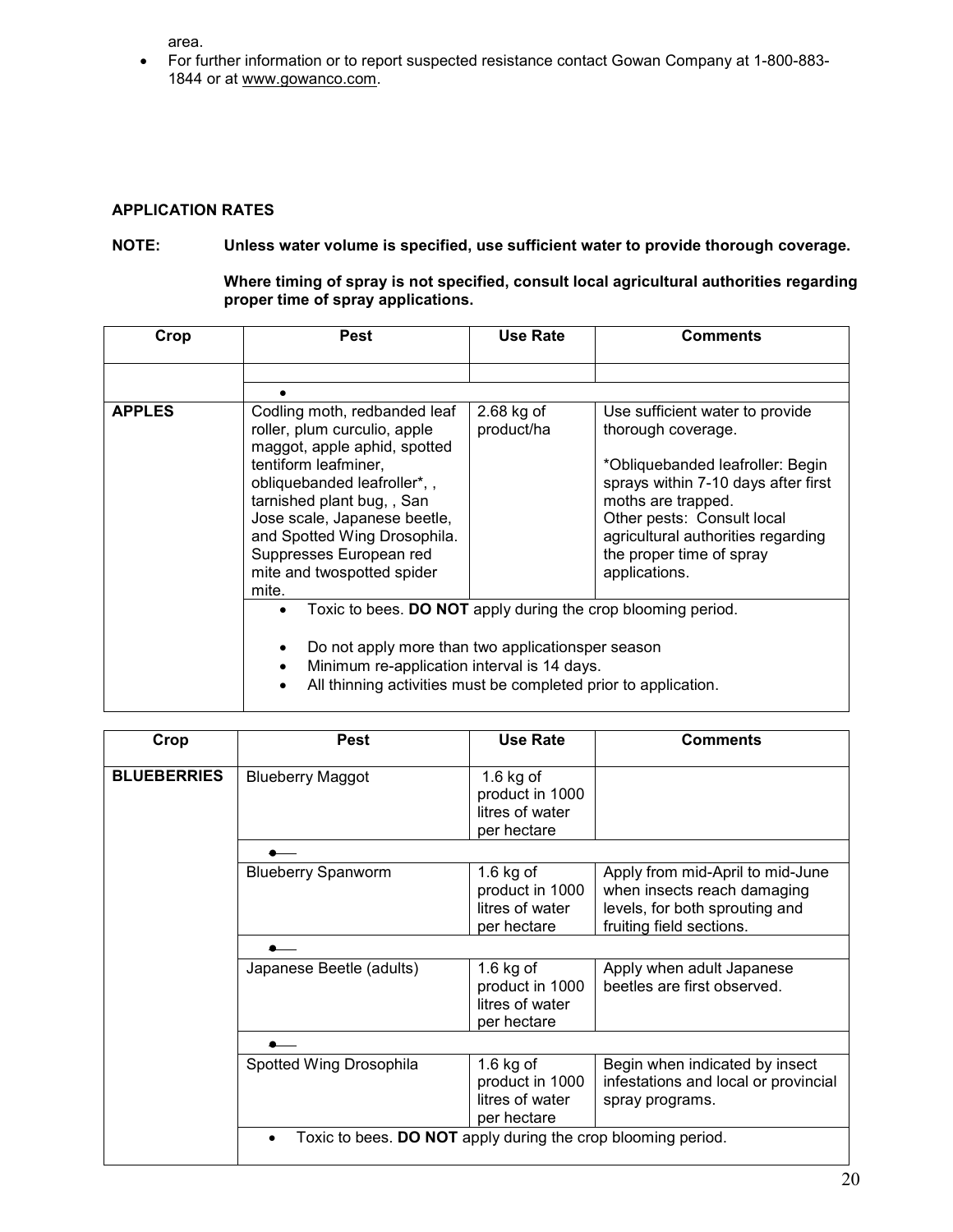|                | Maximum of 1 application per season.                 |                                                                           |                                                                                                                                            |
|----------------|------------------------------------------------------|---------------------------------------------------------------------------|--------------------------------------------------------------------------------------------------------------------------------------------|
| <b>CARROTS</b> | <b>Carrot Weevil</b>                                 | $1.6$ kg of<br>product/ha                                                 | Apply at the 2 to 4 leaf stage in<br>sufficient water to provide good<br>coverage.                                                         |
|                | Do not apply more than once per season.<br>$\bullet$ |                                                                           |                                                                                                                                            |
| <b>CELERY</b>  | <b>Carrot Weevil</b>                                 | $1.6$ kg of<br>product in up to<br>1000 litres of<br>water per<br>hectare | Apply to celery plants equal to or<br>less than 25 cm tall. Consult local<br>authorities regarding proper<br>timing of spray applications. |
|                | Do not apply more than once per season.              |                                                                           |                                                                                                                                            |

| Crop                                   | <b>Pest</b>                                                                                                                                                                                                                                                                       | <b>Use Rate</b>          | <b>Comments</b>                                                                                                                                                                                                                                                                                                                                                                                                                          |
|----------------------------------------|-----------------------------------------------------------------------------------------------------------------------------------------------------------------------------------------------------------------------------------------------------------------------------------|--------------------------|------------------------------------------------------------------------------------------------------------------------------------------------------------------------------------------------------------------------------------------------------------------------------------------------------------------------------------------------------------------------------------------------------------------------------------------|
| <b>CHERRIES,</b><br><b>SOUR (tart)</b> | Peach twig borer, plum<br>curculio, redbanded leaf roller,<br>cherry fruit fly, eastern tent<br>caterpillar, elm spanworm,<br>gypsy moth, Japanese beetle,<br>spring cankerworm and<br>Spotted Wing Drosophila.<br>Suppresses European red<br>mite and twospotted spider<br>mite. | 2.68 kg of<br>product/ha | Apply in sufficient water to provide<br>good coverage. Consult local<br>agricultural authorities regarding<br>proper timing of spray<br>applications.                                                                                                                                                                                                                                                                                    |
|                                        | Toxic to bees. DO NOT apply during the crop blooming period.<br>$\bullet$                                                                                                                                                                                                         |                          |                                                                                                                                                                                                                                                                                                                                                                                                                                          |
|                                        | Do not make more than one application per season.                                                                                                                                                                                                                                 |                          |                                                                                                                                                                                                                                                                                                                                                                                                                                          |
| <b>CRANBERRIES</b>                     | <b>Blackheaded fireworm</b>                                                                                                                                                                                                                                                       | 1.57 kg of<br>product/ha | Make one application per<br>season at pre-bloom to control the<br>first generation of blackheaded<br>fireworm or post-bloom where<br>field scouting indicates insect<br>numbers warrant treatment.<br>Cranberry growers in British<br>Columbia are advised to obtain<br>and follow the "Chemigation<br>Guidelines for British Columbia"<br>available from the Provincial<br>Ministry of Agriculture, Fisheries<br>and Food (Abbotsford). |
|                                        |                                                                                                                                                                                                                                                                                   |                          | <b>DO NOT</b> apply this product through any other type of irrigation system.                                                                                                                                                                                                                                                                                                                                                            |
|                                        | favors drift beyond the area intended for treatment.                                                                                                                                                                                                                              |                          | DO NOT apply when wind speed causes non-uniform distribution and/or                                                                                                                                                                                                                                                                                                                                                                      |
|                                        | a residential area or park.                                                                                                                                                                                                                                                       |                          | DO NOT apply by chemigation if the area to be treated is within 100 metres of                                                                                                                                                                                                                                                                                                                                                            |
|                                        | Maximum of one application per season.                                                                                                                                                                                                                                            |                          |                                                                                                                                                                                                                                                                                                                                                                                                                                          |
|                                        |                                                                                                                                                                                                                                                                                   |                          |                                                                                                                                                                                                                                                                                                                                                                                                                                          |
| <b>PEARS</b>                           | Pear psylla, codling moth,                                                                                                                                                                                                                                                        | 2.68 kg of               | Apply in sufficient water to provide                                                                                                                                                                                                                                                                                                                                                                                                     |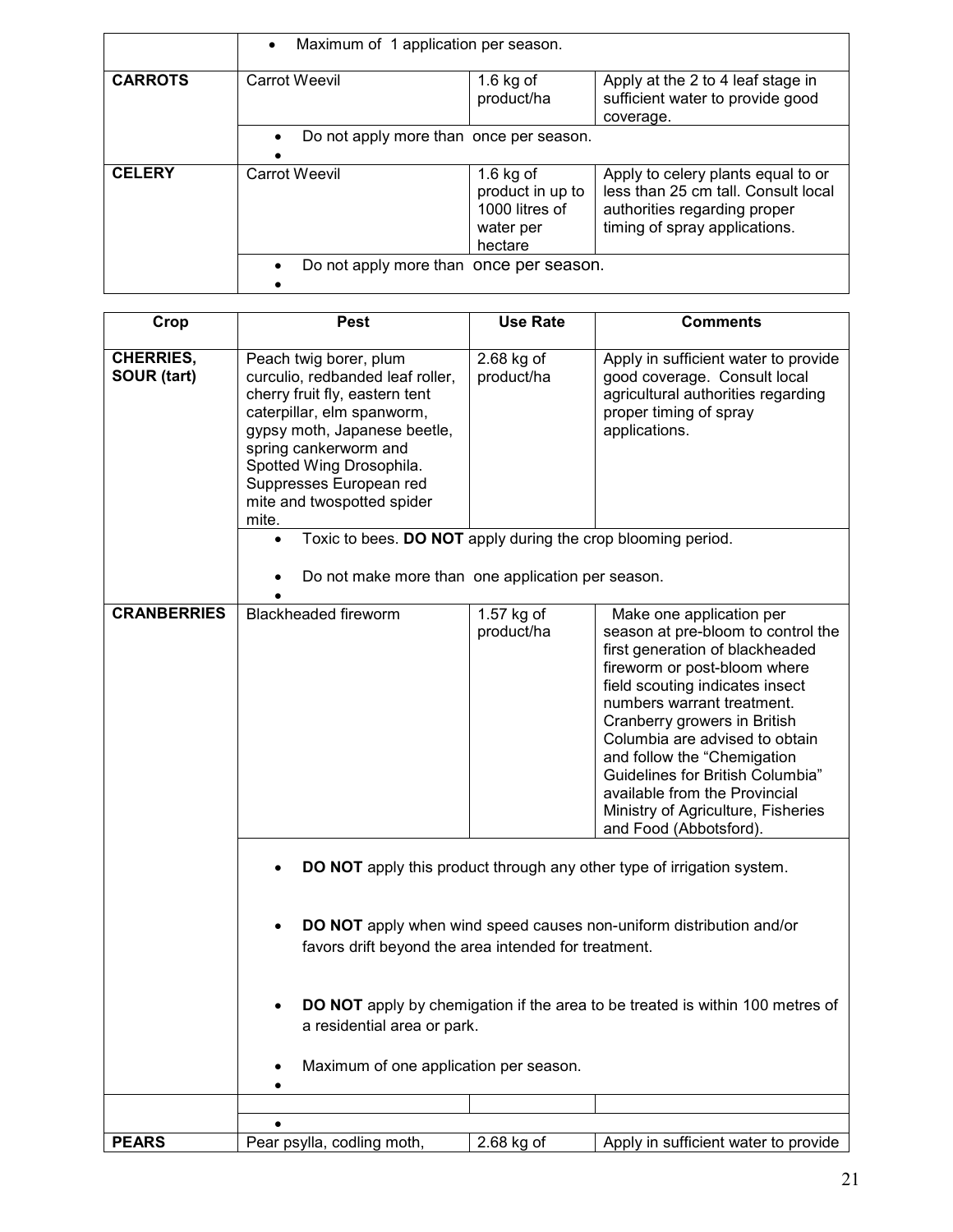| redbanded leafroller, plum<br>curculio, obliquebanded<br>leafroller*, rust miteJapanese<br>beetle, and Spotted Wing<br>Drosophila.<br>Suppresses European red<br>mite and twospotted spider<br>mite.                                | product/ha | good coverage. Consult local<br>agricultural authorities regarding<br>proper timing of spray<br>applications.<br>*For obliquebanded leafroller,<br>begin sprays within 7-10 days<br>after first moths are trapped. |
|-------------------------------------------------------------------------------------------------------------------------------------------------------------------------------------------------------------------------------------|------------|--------------------------------------------------------------------------------------------------------------------------------------------------------------------------------------------------------------------|
| Toxic to bees. DO NOT apply during the crop blooming period<br>Do not make more than two applications per season.<br>Minimum re-application interval is 14 days.<br>All thinning activities must be completed prior to application. |            |                                                                                                                                                                                                                    |

| Crop            | <b>Pest</b>                                                               | <b>Use Rate</b> | <b>Comments</b>                                                      |
|-----------------|---------------------------------------------------------------------------|-----------------|----------------------------------------------------------------------|
|                 |                                                                           | Kg per hectare  |                                                                      |
| <b>PEACHES</b>  | Plum curculio, peach twig                                                 | 2.68 kg of      | Apply in sufficient water to provide                                 |
|                 | borer, oriental fruit moth,                                               | product/ha      | good coverage. Consult local                                         |
|                 | obliquebanded leafroller*,                                                |                 | agricultural authorities regarding                                   |
|                 | tarnished plant bug, Japanese                                             |                 | proper timing of spray                                               |
|                 | beetle, and Spotted Wing                                                  |                 | applications.                                                        |
|                 | Drosophila.                                                               |                 |                                                                      |
|                 | Suppresses European red                                                   |                 | *For obliquebanded leafroller,                                       |
|                 | mite and twospotted spider                                                |                 | begin sprays within 7-10 days                                        |
|                 | mite.                                                                     |                 | after first moths are trapped.                                       |
|                 | Toxic to bees. DO NOT apply during the crop blooming period.<br>$\bullet$ |                 |                                                                      |
|                 |                                                                           |                 |                                                                      |
|                 | Do not make more than one application per season.                         |                 |                                                                      |
|                 | All thinning activities must be completed prior to application.           |                 |                                                                      |
|                 |                                                                           |                 |                                                                      |
| <b>PLUMS</b>    | Plum curculio, apple maggot,                                              | $2.68$ kg of    | Apply in sufficient water to provide                                 |
|                 | redbanded leafroller,                                                     | product/ha      | good coverage. Consult local                                         |
|                 | Japanese beetle, and Spotted                                              |                 | agricultural authorities regarding                                   |
|                 | Wing Drosophila. Suppresses                                               |                 | proper timing of spray                                               |
|                 | European red mite and                                                     |                 | applications.                                                        |
|                 | twospotted spider mite.                                                   |                 |                                                                      |
|                 | Toxic to bees. DO NOT apply during the crop blooming period.              |                 |                                                                      |
|                 |                                                                           |                 |                                                                      |
|                 | Do not make more than one application per season.                         |                 |                                                                      |
|                 | All thinning activities must be completed prior to application.           |                 |                                                                      |
|                 |                                                                           |                 |                                                                      |
|                 |                                                                           |                 |                                                                      |
|                 |                                                                           |                 |                                                                      |
|                 |                                                                           |                 |                                                                      |
| <b>POTATOES</b> | Colorado potato beetle, potato                                            | $1.6$ kg of     | Apply in sufficient water to provide                                 |
|                 | flea beetle, potato leafhopper,                                           | product/ha      | good coverage.                                                       |
|                 | potato aphid                                                              |                 |                                                                      |
|                 |                                                                           |                 | Toxic to bees. Avoid application during the crop blooming period. If |
|                 |                                                                           |                 | applications must be made during the crop blooming period, restrict  |
|                 | applications to evening when most bees are not foraging. When using       |                 |                                                                      |
|                 | managed bees for pollination services, DO NOT apply during the crop       |                 |                                                                      |
|                 | blooming period.                                                          |                 |                                                                      |
|                 |                                                                           |                 |                                                                      |
|                 | Do not make more than 5 applications per season.                          |                 |                                                                      |
|                 | Minimum re-application interval is 7 days.                                |                 |                                                                      |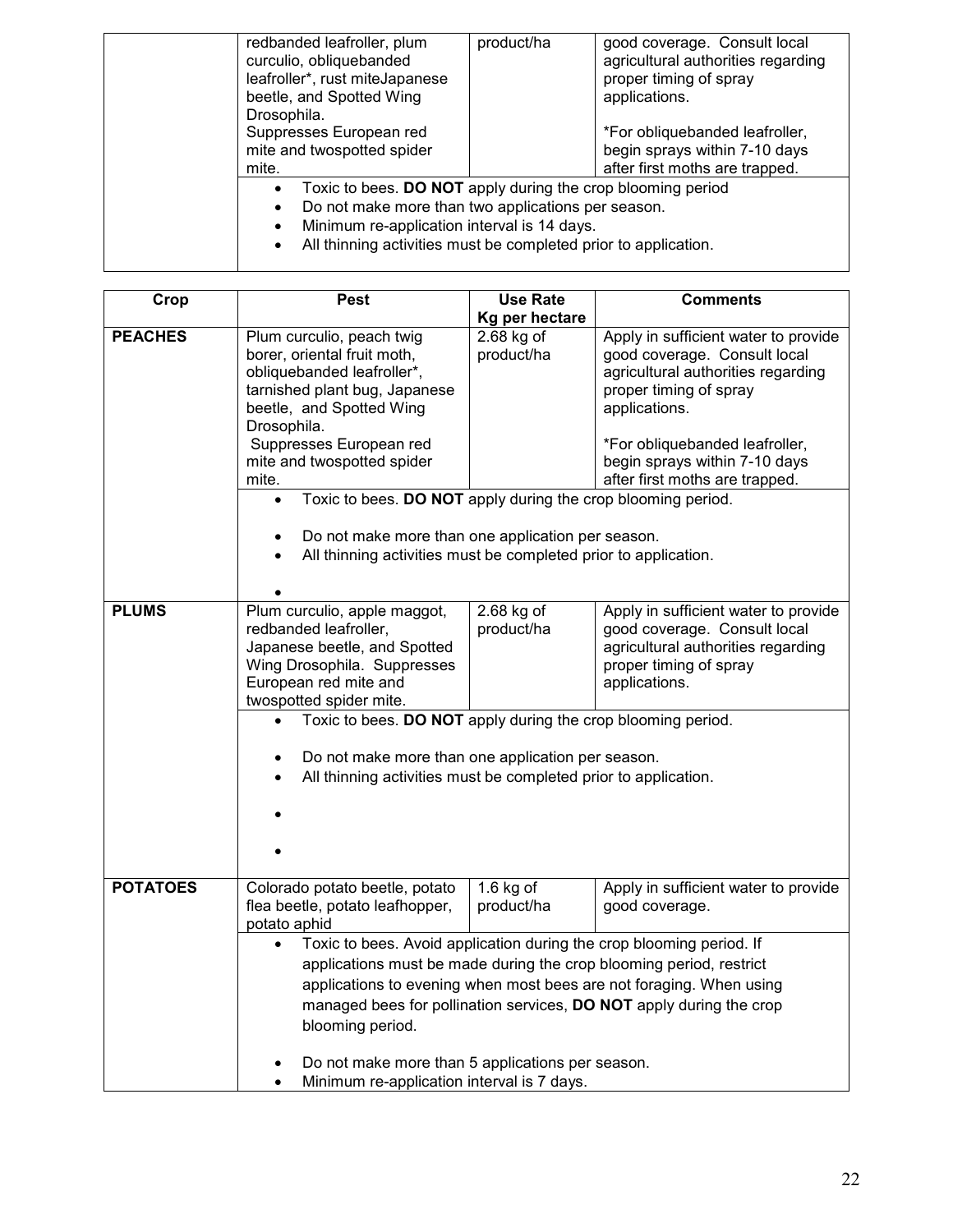## **SHADE TREES AND ORNAMENTALS**

|                                                                                                                                                          |                                                                                                                                                        | <b>Use Rate</b>                                        | <b>Comments</b>                                                                                                                                                                                                                                                                                                                                                                                                                                                                                                                                                                                                                                                                                                                                                                                                                                                                                                                                                                                                                                                                                              |
|----------------------------------------------------------------------------------------------------------------------------------------------------------|--------------------------------------------------------------------------------------------------------------------------------------------------------|--------------------------------------------------------|--------------------------------------------------------------------------------------------------------------------------------------------------------------------------------------------------------------------------------------------------------------------------------------------------------------------------------------------------------------------------------------------------------------------------------------------------------------------------------------------------------------------------------------------------------------------------------------------------------------------------------------------------------------------------------------------------------------------------------------------------------------------------------------------------------------------------------------------------------------------------------------------------------------------------------------------------------------------------------------------------------------------------------------------------------------------------------------------------------------|
| Crop<br><b>Deciduous</b><br>Shade and<br>Ornamental<br>Trees (ash,<br>beech, oak,<br>dogwood, willow,<br>hickory,<br>hawthorne,<br>birch, elm,<br>maple) | <b>Pest</b><br>Birch leaf miner (birch trees<br>only), elm spanworm, spring<br>cankerworm, gypsy moth,<br>Japanese beetle, eastern tent<br>caterpillar | $0.89$ kg of<br>product per<br>1000 litres of<br>water | When such insects or their<br>damage occurs, spray in sufficient<br>water to thoroughly wet all parts<br>of the affected plants to the point<br>of runoff.<br>The initial application should be<br>made for lepidopterous insects<br>(gypsy moth, elm spanworm,<br>spring cankerworm, eastern tent<br>caterpillar) after most of the eggs<br>have hatched but before heavy<br>feeding damage is noted. Best<br>results are obtained if application<br>can be delayed until the largest<br>larvae are 13 millimetres long. A<br>second application may be<br>necessary on some species 14-21<br>days after the first.<br>First generation birch leafminer<br>application should be made in<br>May when the leaves are about<br>half expanded and the small<br>blisters or mines appear<br>noticeable. Make a second<br>application around the first week<br>of July for control of second-<br>generation miners.<br>Do not apply more than 3 times<br>per season. Minimum re-<br>application interval is 14 days.<br>Local agricultural authorities can<br>best advise proper timing of spray<br>application. |
|                                                                                                                                                          | Toxic to bees. DO NOT apply during the crop blooming period.                                                                                           |                                                        |                                                                                                                                                                                                                                                                                                                                                                                                                                                                                                                                                                                                                                                                                                                                                                                                                                                                                                                                                                                                                                                                                                              |
|                                                                                                                                                          |                                                                                                                                                        |                                                        |                                                                                                                                                                                                                                                                                                                                                                                                                                                                                                                                                                                                                                                                                                                                                                                                                                                                                                                                                                                                                                                                                                              |

| Crop                                                                                                                                                                                                   | <b>Pest</b>                                  | <b>Use Rate</b>                                                                                                                                                                    | <b>Comments</b>                                                                                                                                                                                                                                                                                                                                                                                                                                                                    |
|--------------------------------------------------------------------------------------------------------------------------------------------------------------------------------------------------------|----------------------------------------------|------------------------------------------------------------------------------------------------------------------------------------------------------------------------------------|------------------------------------------------------------------------------------------------------------------------------------------------------------------------------------------------------------------------------------------------------------------------------------------------------------------------------------------------------------------------------------------------------------------------------------------------------------------------------------|
| Woody<br><b>Evergreens and</b><br><b>Shrubs</b><br>(arborvitae,<br>azalea,<br>boxwood,<br>camellia, cedar,<br>fir, hemlock,<br>hydrangea,<br>juniper, lilac,<br>pine, privet,<br>rose, spruce,<br>yew) | Elm spanworm, gypsy moth,<br>Japanese beetle | $0.89$ kg of<br>product per<br>1000 litres of<br>water<br>Ornamentals<br>grown for cut<br>flowers: use no<br>more than<br>$0.267$ kg of<br>product in 300<br>Litres of<br>water/ha | When such insects or their<br>damage occurs, apply in sufficient<br>water to thoroughly wet all parts<br>of the affected plants to the point<br>of runoff.<br>The initial application should be<br>made for lepidopterous insects<br>(gypsy moth, elm spanworm) after<br>most of the eggs have hatched<br>but before heavy feeding damage<br>is noted. Best results are<br>obtained if application can be<br>delayed until the largest larvae<br>are 13 millimetres long. A second |
|                                                                                                                                                                                                        |                                              |                                                                                                                                                                                    | application may be necessary on                                                                                                                                                                                                                                                                                                                                                                                                                                                    |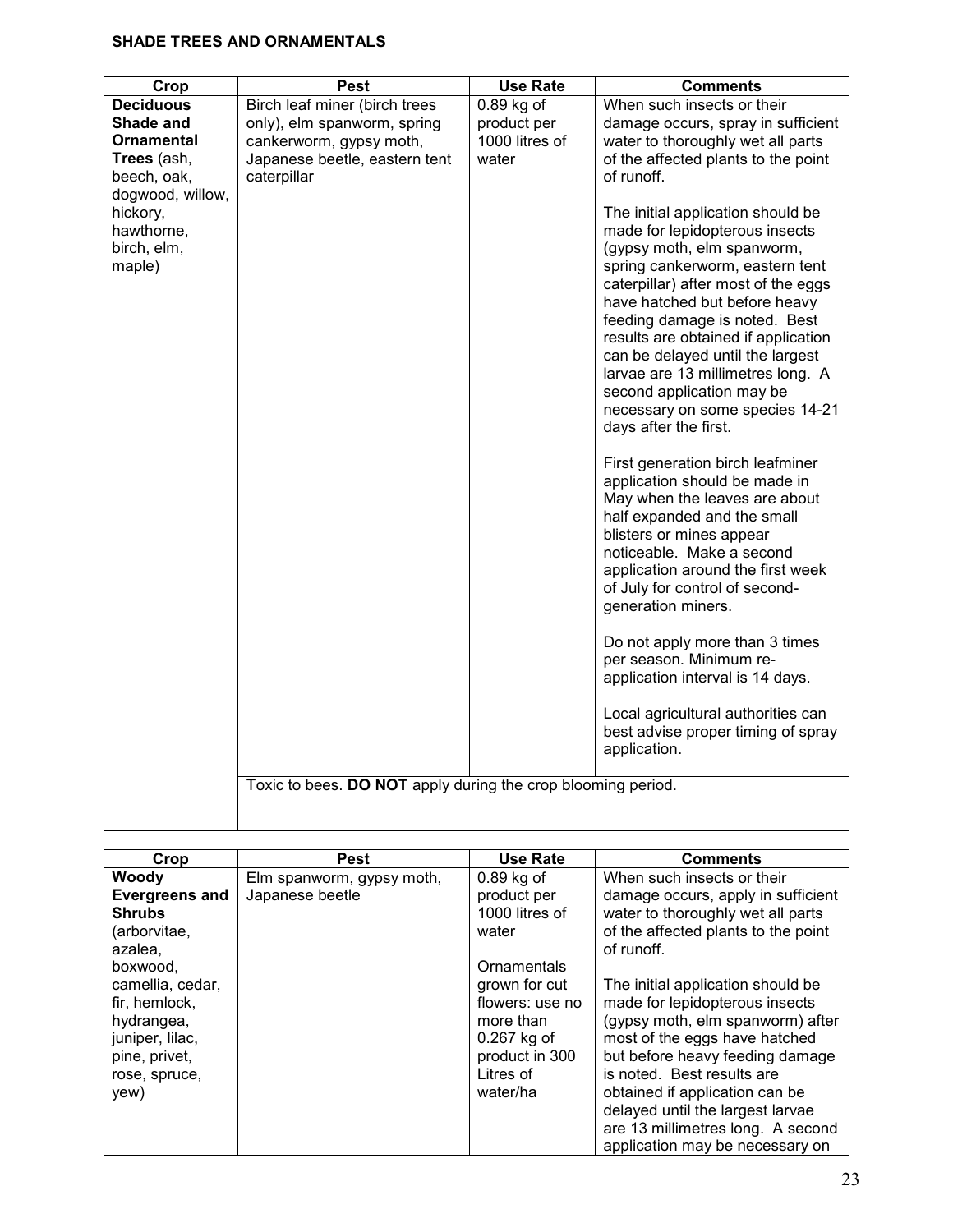|                                                                           | some species 14-21 days after                                                        |
|---------------------------------------------------------------------------|--------------------------------------------------------------------------------------|
|                                                                           | the first.                                                                           |
|                                                                           | Do not apply more than 3 times                                                       |
|                                                                           | per season.                                                                          |
|                                                                           | Minimum re-application interval is                                                   |
|                                                                           | 14 days.                                                                             |
|                                                                           | Do not apply more than one                                                           |
|                                                                           | application per season to                                                            |
|                                                                           | ornamentals grown for cut<br>flowers.                                                |
|                                                                           | Local agricultural authorities can                                                   |
|                                                                           | best advise proper timing of spray<br>application.                                   |
|                                                                           |                                                                                      |
|                                                                           | Toxic to bees. DO NOT apply during the crop blooming period (not applicable to pine, |
| fir, juniper, spruce, arborvitae, hemlock, and yew).                      |                                                                                      |
| flowers.                                                                  | Up to October 30, 2024: Do not apply more than once to ornamentals grown for cut     |
| Do not apply more than 300 L/ha to ornamentals grown for cut flowers      |                                                                                      |
| After October 30, 2024: Do Not apply to ornamentals grown for cut flowers |                                                                                      |
|                                                                           |                                                                                      |

| <b>Herbaceous Plants</b><br>Elm spanworm, gypsy                                                                             | 0.89 kg of product per<br>1000 litres of water                                                             | When such insects or                                                                                                                                                                                                                                                                                                                                                                                                                                                                                                                                                                                                                                                                                                                                                     |
|-----------------------------------------------------------------------------------------------------------------------------|------------------------------------------------------------------------------------------------------------|--------------------------------------------------------------------------------------------------------------------------------------------------------------------------------------------------------------------------------------------------------------------------------------------------------------------------------------------------------------------------------------------------------------------------------------------------------------------------------------------------------------------------------------------------------------------------------------------------------------------------------------------------------------------------------------------------------------------------------------------------------------------------|
| (chrysanthemum,<br>moth, Japanese beetle<br>geranium, zinnia,<br>petunia, portulaca, four-<br>o'clock, marigold,<br>cosmos) | Ornamentals grown for<br>cut flowers: use no<br>more than 0.267 kg<br>product in 300 Litres of<br>water/ha | their damage occurs,<br>apply in sufficient water<br>to thoroughly wet all<br>parts of the affected<br>plants to the point of<br>runoff.<br>The initial application<br>should be made for<br>lepidopterous insects<br>(gypsy moth, elm<br>spanworm) after most of<br>the eggs have hatched<br>but before heavy<br>feeding damage is<br>noted. Best results are<br>obtained if application<br>can be delayed until the<br>largest larvae are 13<br>millimetres long. A<br>second application may<br>be necessary on some<br>species 14-21 days<br>after the first.<br>Do not apply more than<br>3 times per season.<br>Minimum re-application<br>interval is 14 days.<br>Do not apply more than<br>one application per<br>season to ornamentals<br>grown for cut flowers. |